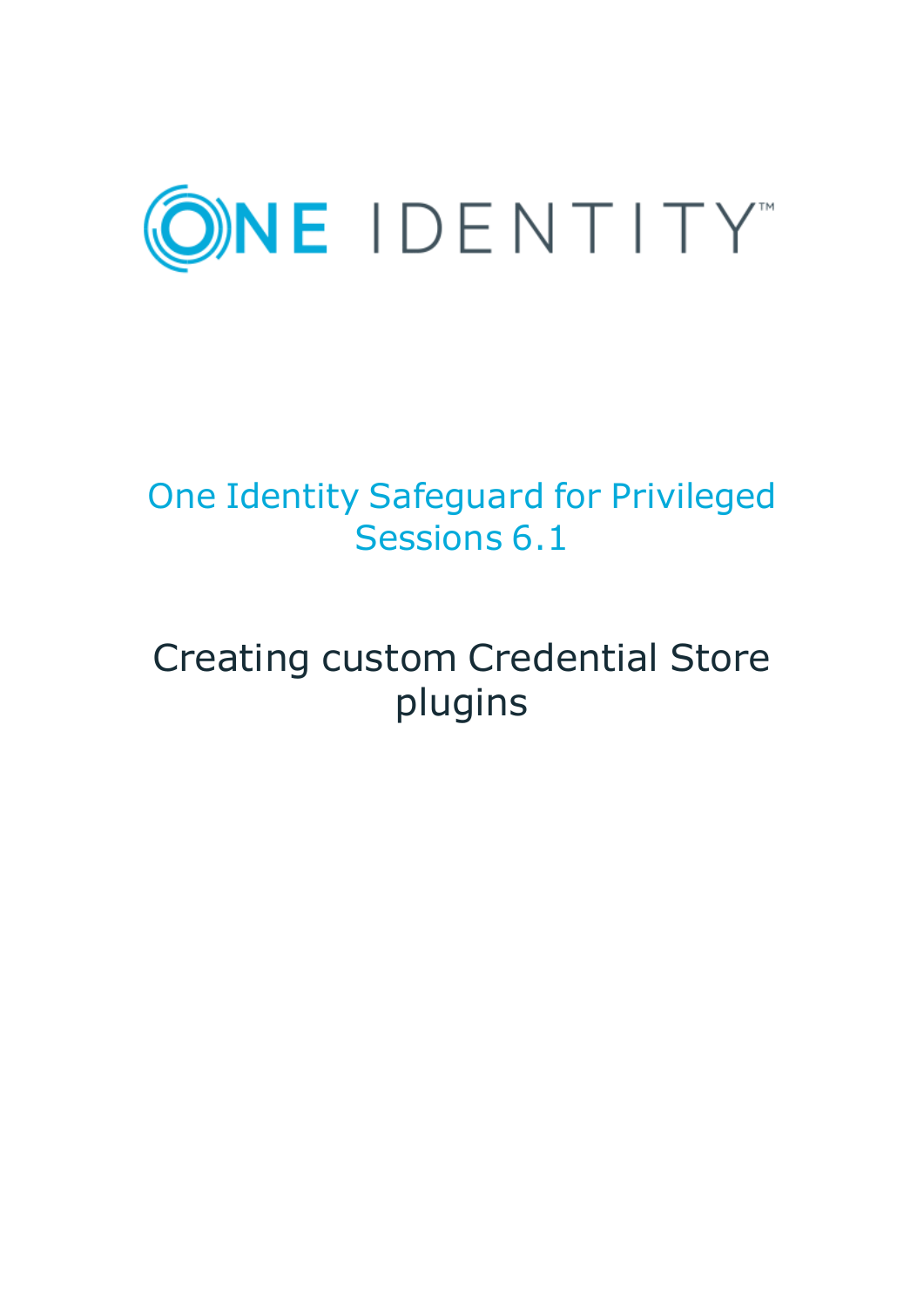#### **Copyright 2019 One Identity LLC.**

#### **ALL RIGHTS RESERVED.**

This guide contains proprietary information protected by copyright. The software described in this guide is furnished under a software license or nondisclosure agreement. This software may be used or copied only in accordance with the terms of the applicable agreement. No part of this guide may be reproduced or transmitted in any form or by any means, electronic or mechanical, including photocopying and recording for any purpose other than the purchaser's personal use without the written permission of One Identity LLC .

The information in this document is provided in connection with One Identity products. No license, express or implied, by estoppel or otherwise, to any intellectual property right is granted by this document or in connection with the sale of One Identity LLC products. EXCEPT AS SET FORTH IN THE TERMS AND CONDITIONS AS SPECIFIED IN THE LICENSE AGREEMENT FOR THIS PRODUCT, ONE IDENTITY ASSUMES NO LIABILITY WHATSOEVER AND DISCLAIMS ANY EXPRESS, IMPLIED OR STATUTORY WARRANTY RELATING TO ITS PRODUCTS INCLUDING, BUT NOT LIMITED TO, THE IMPLIED WARRANTY OF MERCHANTABILITY, FITNESS FOR A PARTICULAR PURPOSE, OR NON-INFRINGEMENT. IN NO EVENT SHALL ONE IDENTITY BE LIABLE FOR ANY DIRECT, INDIRECT, CONSEQUENTIAL, PUNITIVE, SPECIAL OR INCIDENTAL DAMAGES (INCLUDING, WITHOUT LIMITATION, DAMAGES FOR LOSS OF PROFITS, BUSINESS INTERRUPTION OR LOSS OF INFORMATION) ARISING OUT OF THE USE OR INABILITY TO USE THIS DOCUMENT, EVEN IF ONE IDENTITY HAS BEEN ADVISED OF THE POSSIBILITY OF SUCH DAMAGES. One Identity makes no representations or warranties with respect to the accuracy or completeness of the contents of this document and reserves the right to make changes to specifications and product descriptions at any time without notice. One Identity does not make any commitment to update the information contained in this document.

If you have any questions regarding your potential use of this material, contact:

One Identity LLC. Attn: LEGAL Dept 4 Polaris Way Aliso Viejo, CA 92656

Refer to our Web site ([http://www.OneIdentity.com](http://www.oneidentity.com/)) for regional and international office information.

#### **Patents**

One Identity is proud of our advanced technology. Patents and pending patents may apply to this product. For the most current information about applicable patents for this product, please visit our website at [http://www.OneIdentity.com/legal/patents.aspx](http://www.oneidentity.com/legal/patents.aspx).

#### **Trademarks**

One Identity and the One Identity logo are trademarks and registered trademarks of One Identity LLC. in the U.S.A. and other countries. For a complete list of One Identity trademarks, please visit our website at [www.OneIdentity.com/legal](http://www.oneidentity.com/legal). All other trademarks are the property of their respective owners.

#### **Legend**

**WARNING: A WARNING icon highlights a potential risk of bodily injury or property damage, for which industry-standard safety precautions are advised. This icon is often associated with electrical hazards related to hardware.**

**CAUTION: A CAUTION icon indicates potential damage to hardware or loss of data if** A **instructions are not followed.**

SPS Creating custom Credential Store plugins Updated - August 2019 Version - 6.1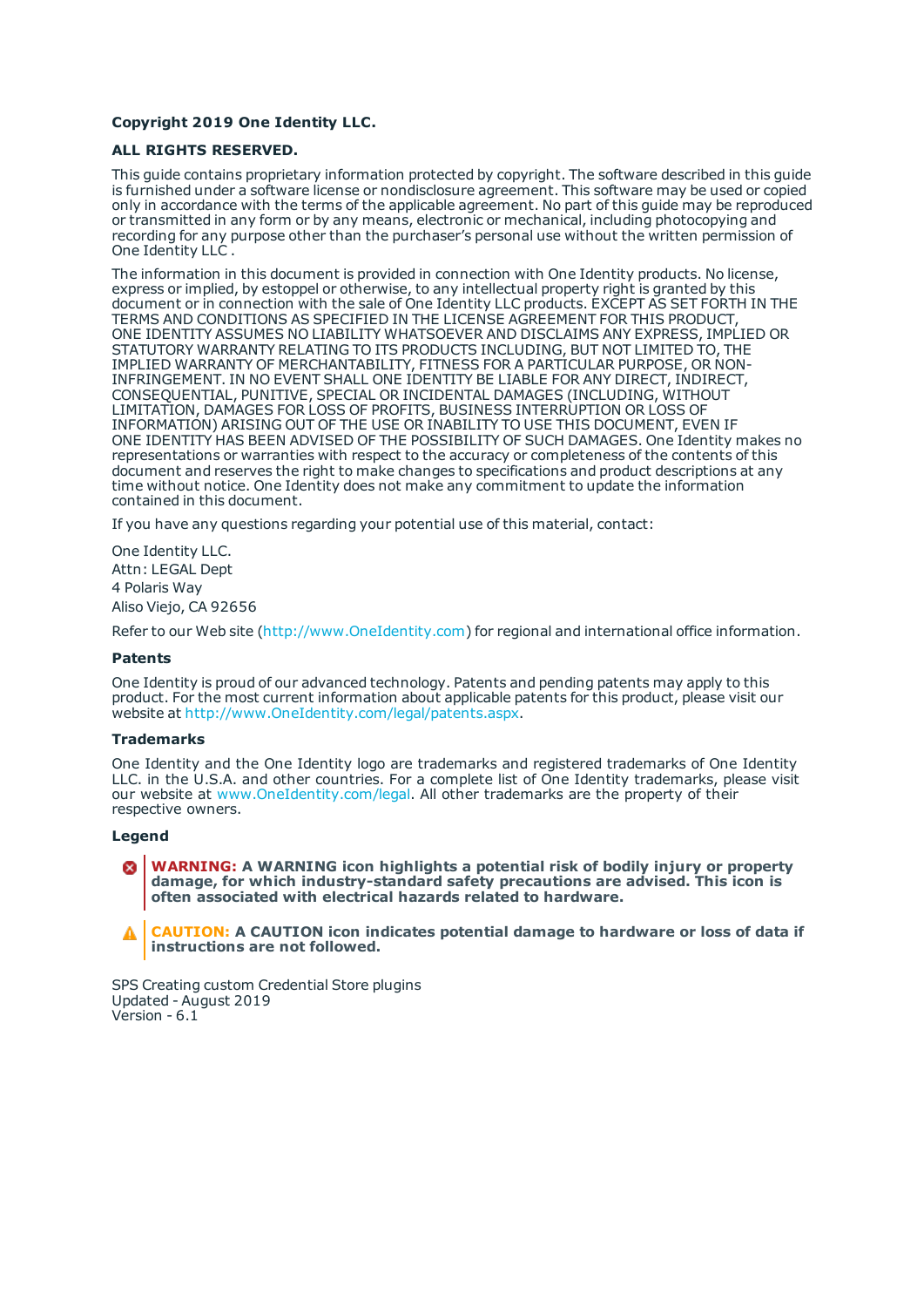## **Contents**

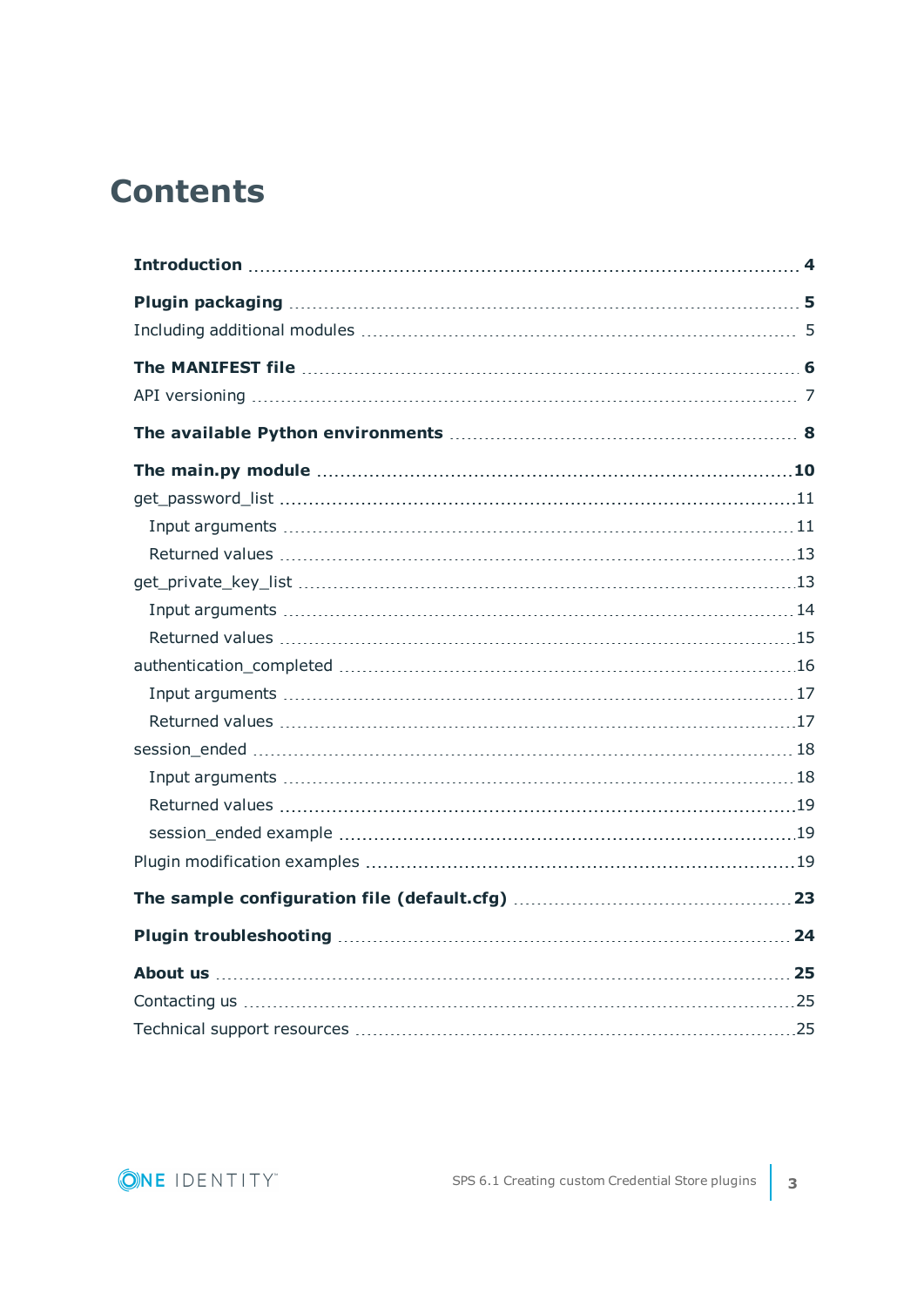## **Introduction**

<span id="page-3-0"></span>The following sections provide an overview on creating custom Credential Store plugins that can be used to authenticate on the target servers using an external Credential Store server (for example, a password manager or SSH private key store). For details on using an existing plugin, see "Integrating external [authentication](https://support.oneidentity.com/technical-documents/safeguard-for-privileged-sessions/6.1.0/administration-guide/advanced-authentication-and-authorization-techniques/integrating-external-authentication-and-authorization-systems/) and authorization systems" in the [Administration](https://support.oneidentity.com/technical-documents/safeguard-for-privileged-sessions/6.1.0/administration-guide/advanced-authentication-and-authorization-techniques/integrating-external-authentication-and-authorization-systems/) Guide.

#### **A** CAUTION:

**Using custom plugins in SPS is recommended only if you are familiar with both Python and SPS. Product support applies only to SPS: that is, until the entry point of the Python code and passing the specified arguments to the Python code. One Identity is not responsible for the quality, resource requirements, or any bugs in the Python code, nor any crashes, service outages, or any other damage caused by the improper use of this feature, unless explicitly stated in a contract with One Identity. If you want to create a custom plugin, contact our Support Team for details and instructions.**

The Credential Store plugin is a Python module.One Identity Safeguard for Privileged Sessions (SPS) invokes the module to request the password or the SSH private key of the target user. The plugin processes the request, returns the result to SPS, and exits. SPS then processes the result.

The backup and restore functionality of SPS handles the uploaded Credential Store plugin as part of SPS's configuration. You do not need to create separate backups of your Credential Store plugin.

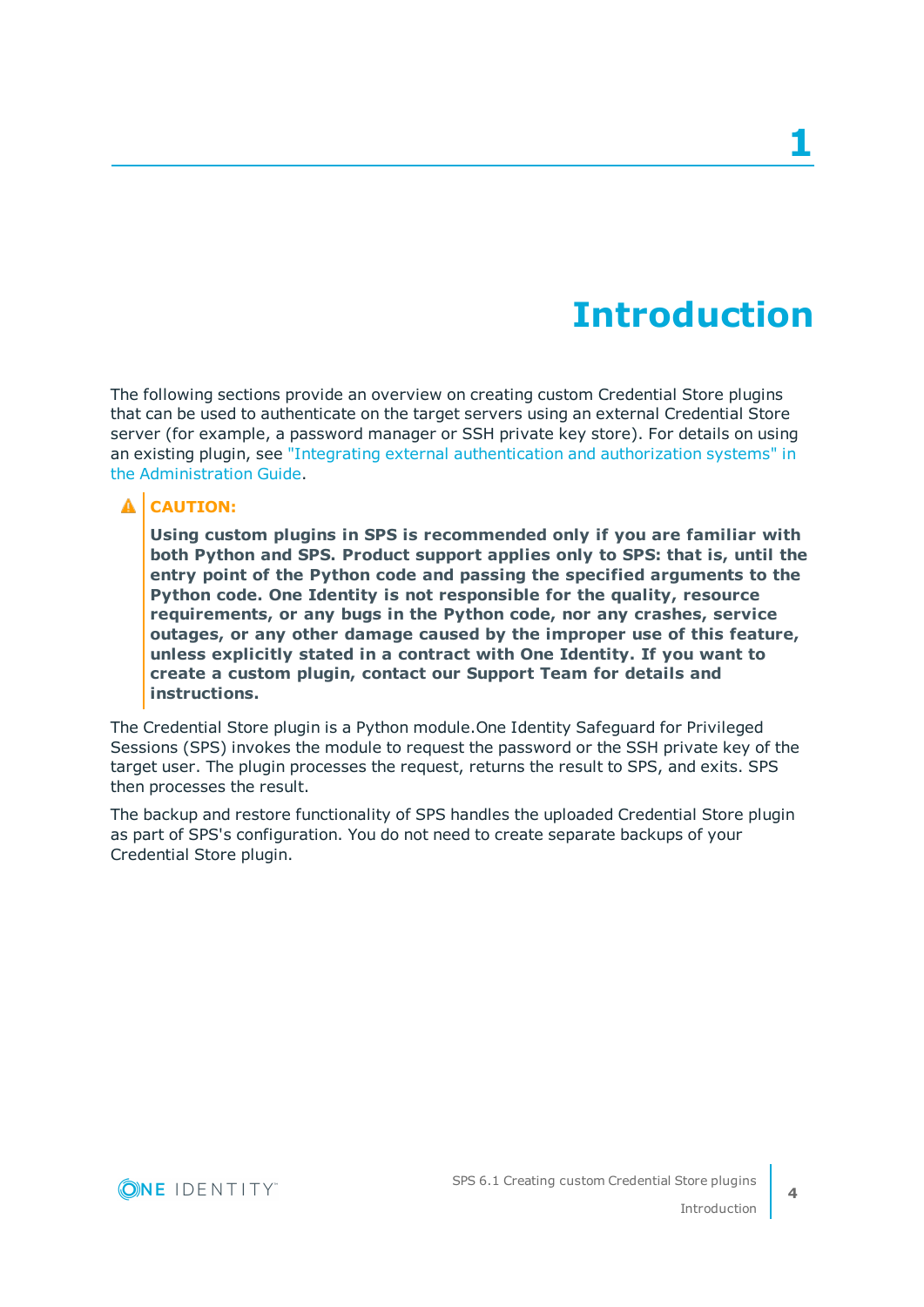## **Plugin packaging**

<span id="page-4-0"></span>An SPS plugin is a .zip file that contains a MANIFEST file (with no extension) and a Python module named main.py in its root directory. The plugin .zip file may also contain an optional default.cfg file that serves to provide an example configuration, which you can use as a basis for customization if you wish to adapt the plugin to your site's needs. The size of the .zip file is limited to 20 megabytes.

### <span id="page-4-1"></span>**Including additional modules**

You can invoke additional Python modules from main.py, provided that the total size of the .zip bundle does not exceed 20 megabytes and all calls are executed within the plugin timeout.

The modules must be compatible with the selected Python environment. For more information, see the available Python environments.



**5**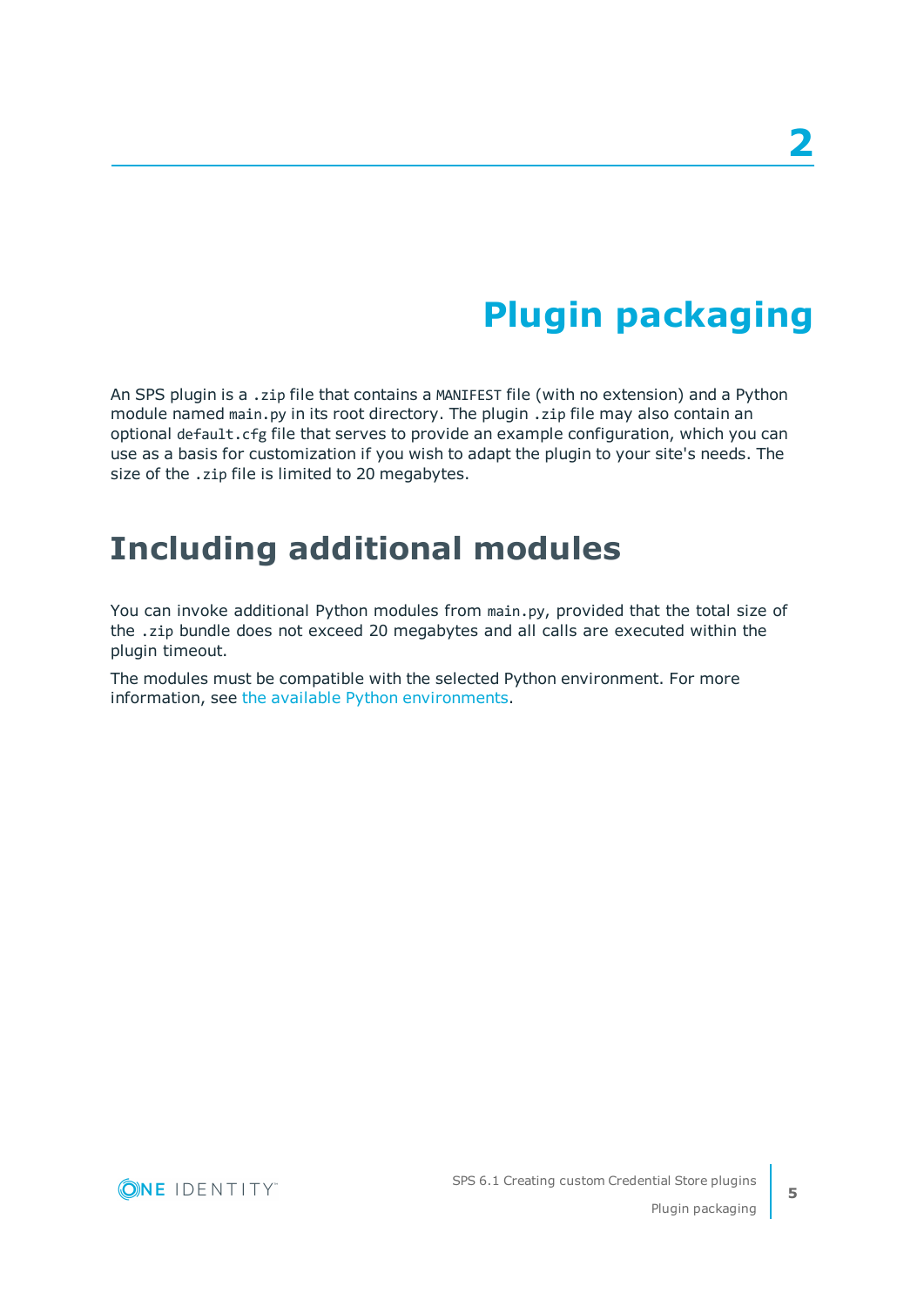## **The MANIFEST file**

<span id="page-5-0"></span>The MANIFEST file is a YAML file and should conform to version 1.2 of the YAML [specification](http://yaml.org/spec/).

It must contain the following information about the plugin:

- name: The identifier of the plugin during the upload to SPS. The initial character must be an alphabetical character, while the rest may be alphabetical characters, numerals or ''. While case sensitivity is supported, special characters (for example, '@' or '&') are not permitted.
- description: The description of the plugin. This description is displayed on the SPS web interface.
- version: The version number of the plugin. It must begin with a numeral (for example, 2.0.3).
- type: The type of the plugin. It must be credentialstore for a Credential Store plugin and aa for an Authentication and Authorization plugin.
- api: The version number of the required SPS API. The current version number is 1.2.

It may contain the following elements:

- entry point: main.py: The custom entry point of the plugin. If ommitted, the plugin will be executed with Python2 interpreter. If included, the plugin will be executed with an interpreter specified on the first line of the main.py file. For more information, see the available Python [environments.](#page-7-0)
- scb min version: The minimum syslog-ng Store Box product version compatible with the plugin. For example, 5.10.0 means 5F10.
- scb max version: The maximum compatible syslog-ng Store Box product version. To allow any version below a certain value, add the  $\sim$ charater. For example, 5.11.0 $\sim$ means "any version up till, but not including, 5.11.0".

### **Example**

```
name: name: SPS_TPAM
description: OneIdentity TPAM plugin
version: 2.0.1
type: credentialstore
api: 1.1
entry_point: main.py
```
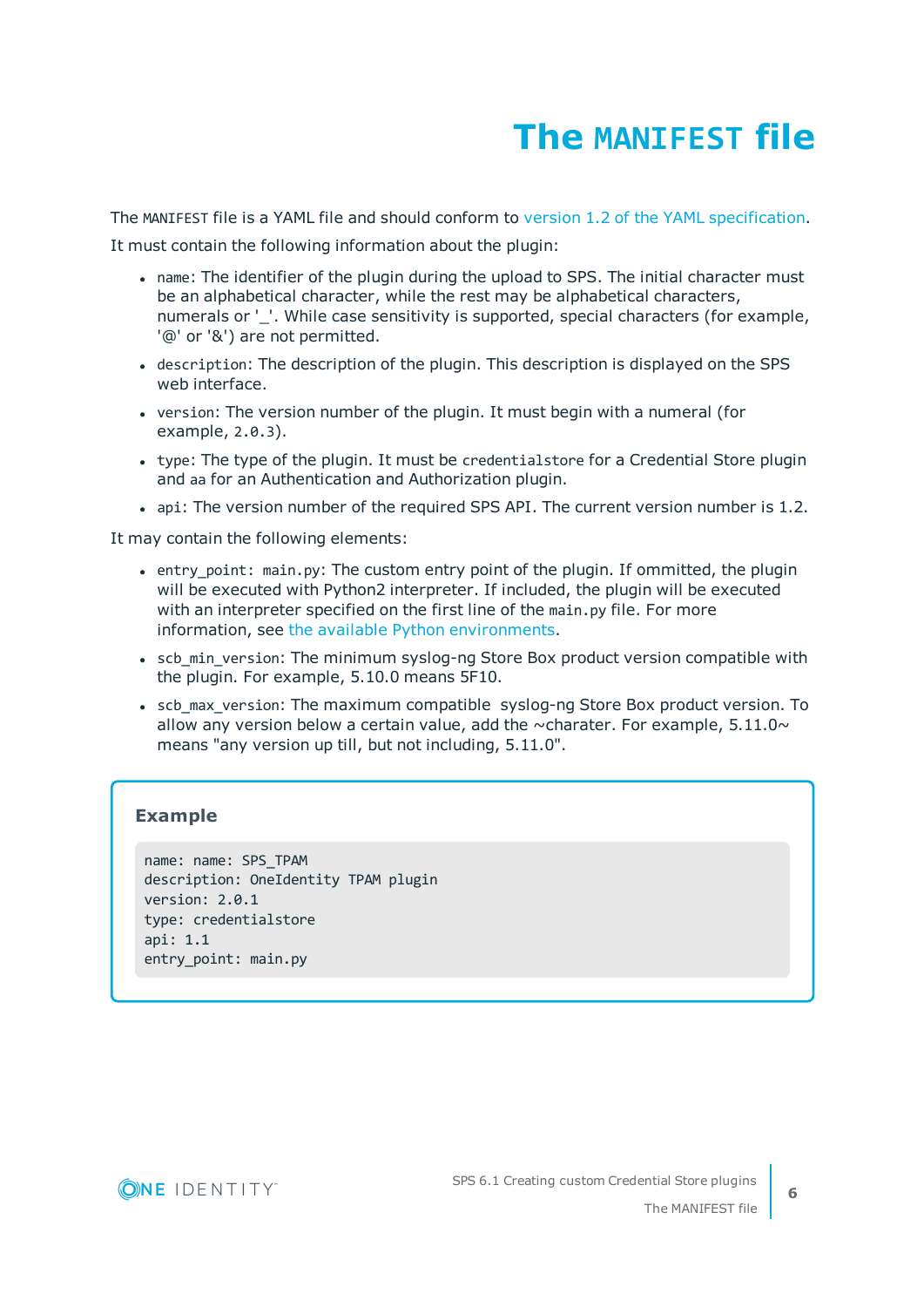## <span id="page-6-0"></span>**API versioning**

SPS supports only a single version of the plugin API.

The required version of SPS API must be in <major number>.<minor number> format.

#### Œ NOTE:

SPS uses semantic versioning for the API. That is, if the plugin requires API version  $\langle x \rangle$ , the API version's  $\langle x \rangle$  number  $\langle x \rangle$  must be equal to  $\langle x \rangle$  and the  $\langle x \rangle$  minor number> must be equal to, or greater than, <y>. Otherwise the plugin cannot be uploaded.

For example, if the API version of SPS is 1.3, SPS can use plugins with the required API version numbers 1.0, 1.1, 1.2, and 1.3. Versions 1.4 and 2.0 will not work.

Currently the API version number is 1.2.

### **Plugin API versioning with Python2 legacy plugins**

For Python2 legacy plugins the api: version should be 1.0.

#### **Plugin API versioning for Python3 plugins using the Plugin SDK module**

For Python3 plugins using the Plugin SDK module the api: version should be the same as the <major number>.<minor number> version of the Plugin SDK. That is, if the Plugin SDK version is 1.2, write api: 1.2 in the MANIFEST file.

#### **O** | NOTE:

The plugin does not need to be upgraded as long as the  $\leq$  major number $\geq$  version remains the same, therefore the plugin should work with 1.3, 1.4 or higher API versions.

#### **O** NOTE:

To support older SPS releases with your plugin, develop and release the plugin with an older Plugin SDK version (for more information about Plugin SDK backwards compatibility, see the History of [releases\)](https://oneidentity.github.io/safeguard-sessions-plugin-sdk/latest/history.html).

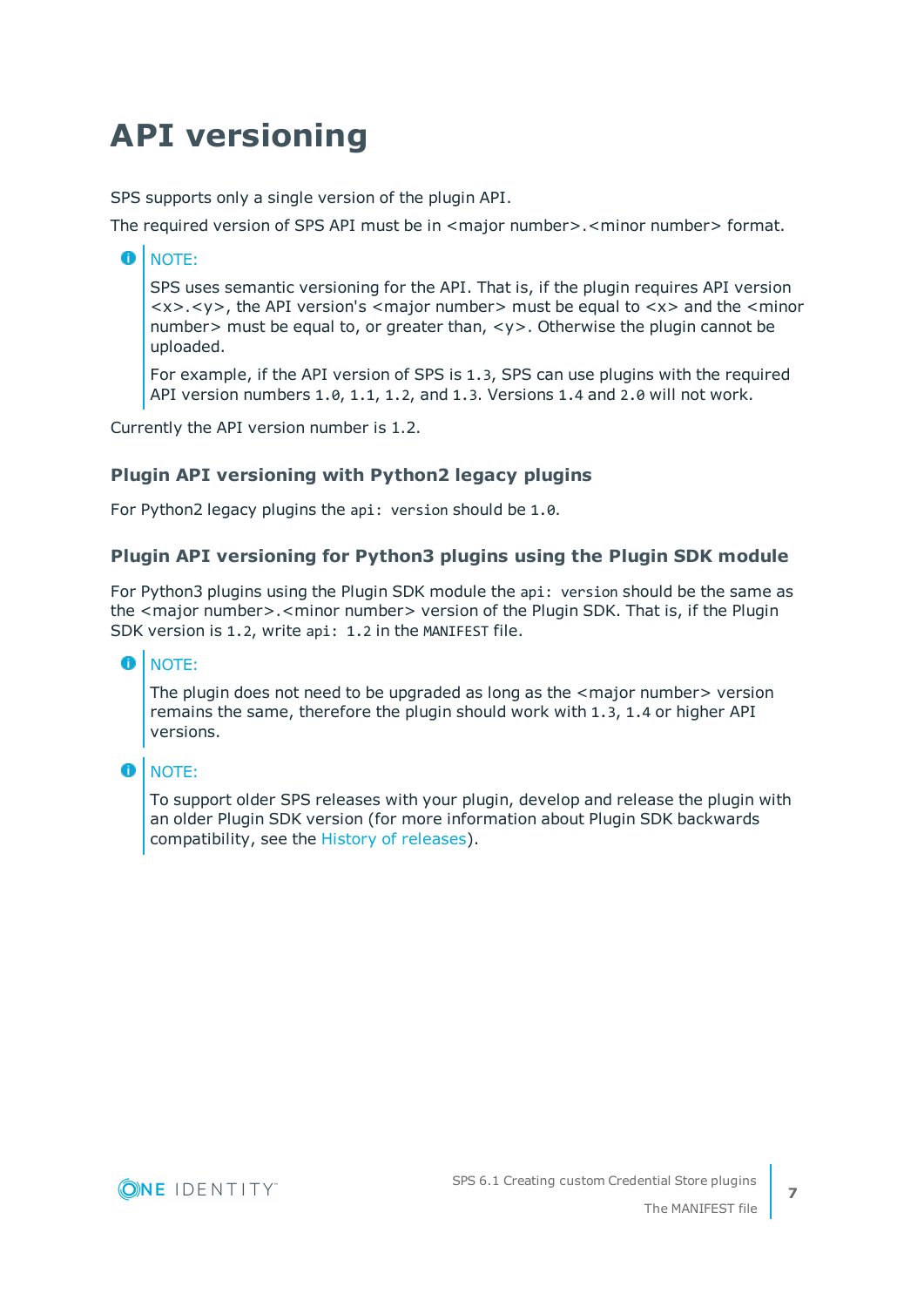# <span id="page-7-0"></span>**The available Python environments**

#### **If you have no entry\_point in the MANIFEST file**

The plugins must be compatible with Python version 2.6.5, and have access to the following Python modules:

- $\cdot$  dns
- httplib
- json
- $\cdot$  lxml
- openssl
- $\cdot$  urllib
- $\cdot$  urllib?
- $\cdot$  xml
- $\cdot$  xmllib
- xmlrpclib

#### **If you have entry\_point: main.py in the MANIFEST file (the main.py starting with '#!/usr/bin/env pluginwrapper3')**

In this case, the plugin must be Python 3.6.7 compatible. The plugin has access to these Python 3 modules:

```
oneidentity_safeguard_sessions_plugin_sdk (version == 1.2.0,
https://oneidentity.github.io/safeguard-sessions-plugin-sdk/1.2.0/
```
6 NOTE:

> The <major> and <minor> version number of Plugin SDK is always equal to the SPS API version of the same release.

The Plugin SDK module mentioned above is a tool that allows you to reliably access SPS features and can be downloaded from [Downloads](https://support.oneidentity.com/my-downloads) page. In addition, the Plugin SDK module also allows you to develop or test plugins outside SPS. For more detailed information about the Plugin SDK module, see the [Developer's](https://oneidentity.github.io/safeguard-sessions-plugin-sdk/1.2.0/index.html) Guide.

- pyOpenSSL (version >=  $17.5.0$ , https://pyopenssl.org/en/17.5.0/index.html)
- python-ldap (version >= 3.0.0, https://www.python-ldap.org/en/python-ldap-3.0.0/)
- requests (version >= 2.18.4, http://docs.python-requests.org/en/master/)

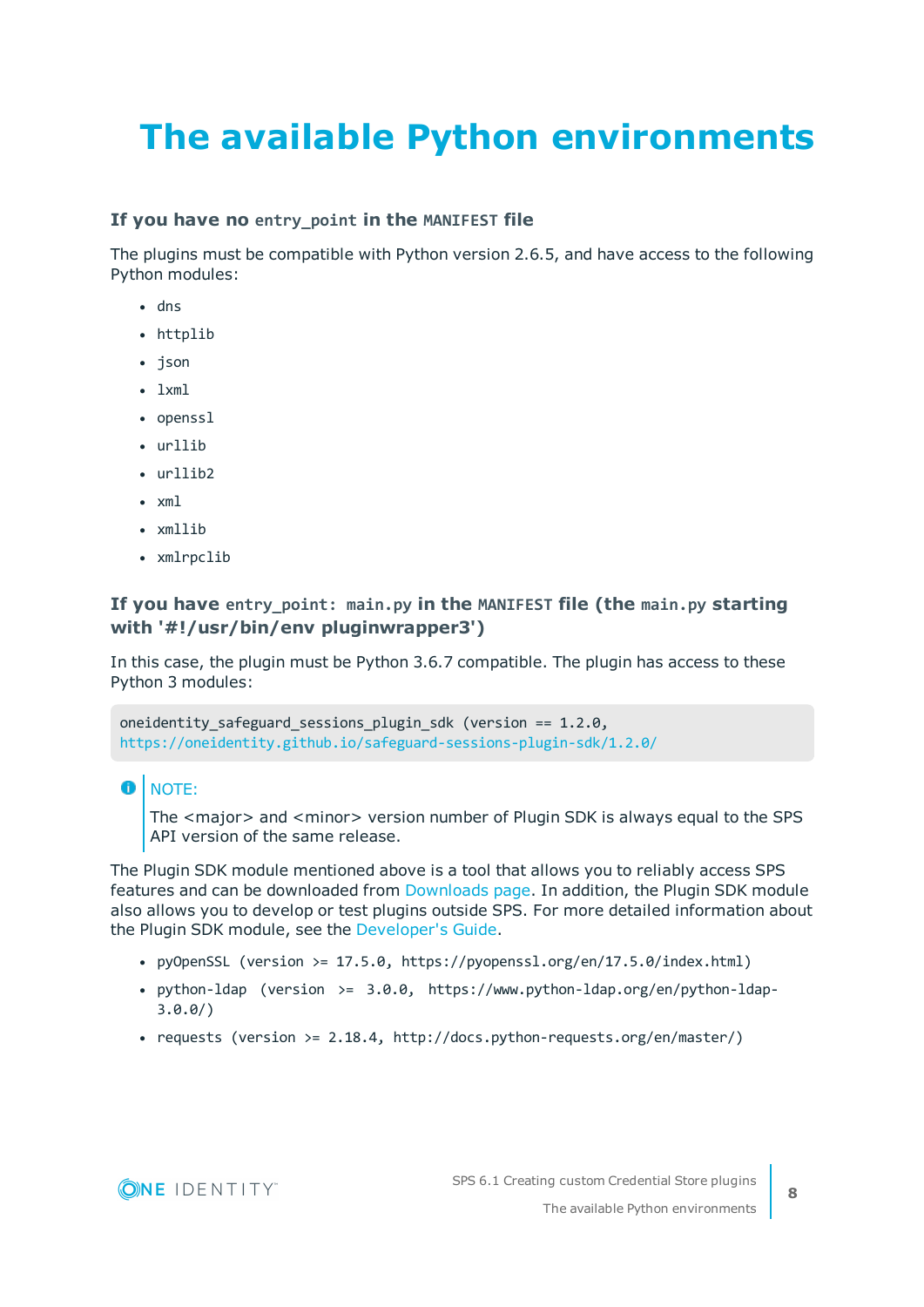- urllib3 (version >= 1.22, https://urllib3.readthedocs.io/en/latest/)
- pyyaml (version  $>= 3.12$ , https://pyyaml.org/)

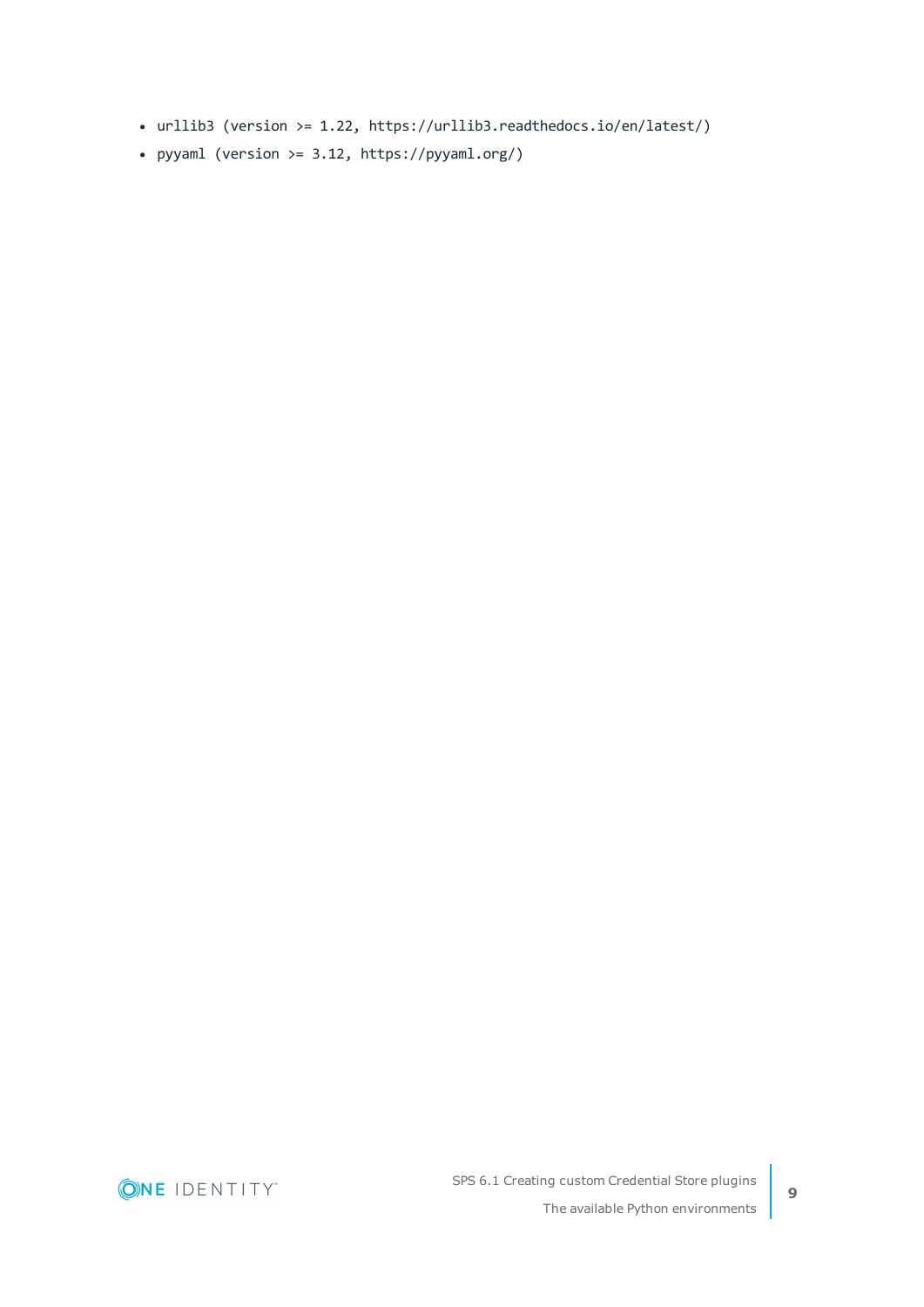## **The main.py module**

<span id="page-9-0"></span>The main.py file is a Python module that the framework attempts to execute. The following restrictions apply:

- The main.py module must contain the Plugin class. SPS searches for the plugin hook implementations under the Plugin class. SPS instantiates this class and invokes the hooks on the resulting instance.
- The Plugin class must have an \_init\_(self, configuration="") method. This is how the **Configuration** (for example, at **Policies >AA Plugin Configuration > Configuration** or **Policies > Credential Stores > Configuration**) is passed to the Plugin instance as string.
- The Plugin class must have member methods for all defined hooks.

The plugin is executed when a predefined entry point (hook method) is invoked. After returning the result, the plugin exits immediately.

#### **O** NOTE:

Plugins have a global timeout limit. The plugin timeout is half of the timeout value of the protocol proxy that uses the plugin (configured on the **<Protocol name> Control > Settings** page of the SPS web interface). By default, the proxy timeout is 600 seconds,therefore the default plugin timeout is 300 seconds.

Hooks can be defined with zero or more arguments and can usually return None or a dict with the appropriate keys. The order of the hook arguments is not defined. Instead, all arguments are passed by name.

All arguments are optional. Only the arguments actually used in the hook need to be specified.

No global state is preserved inbetween calls. Therefore, you have to use the cookie key in the returned dictionary to persist data between subsequent calls of the same plugin or between the different methods of a plugin. The cookie should be a dictionary containing simple data items. It has to be serializable to JSON. To persist data between two different plugins used in the same session, use the session cookie key.

You can use (\*\*kwargs) to get all possible call arguments in a hook, including the cookie argument.

The following hooks must all be implemented:

- $\bullet$  get password list: Called when a password is required to login on the target.
- get private key list: Called when a private key is required to login on the target.
- [authentication\\_completed](#page-15-0): Called after a successful login attempt.
- session ended: A session is the logical unit of user connections: it starts with logging in to the target, and ends when the connection ends. The session ended hook is the notification for the end of the session. It is called exactly once for the same session.

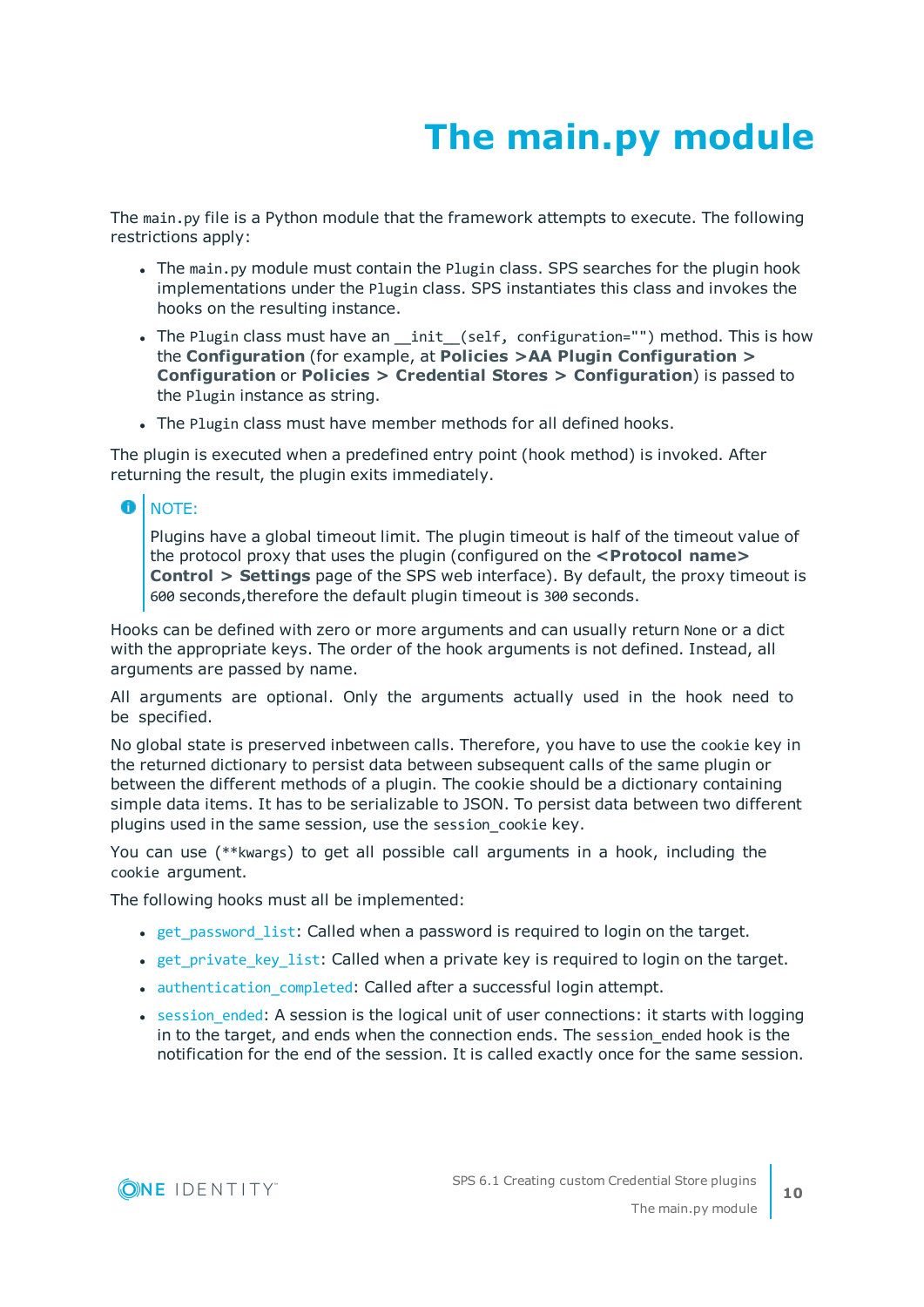### <span id="page-10-0"></span>**get\_password\_list**

Called when a password is required to login on the target. Can be called multiple times for the same session.

### <span id="page-10-1"></span>**Input arguments**

• session id

Type: string

*Description:* The unique identifier of the session.

• cookie

Type: dictionary

*Description:* The cookie returned by the previous hook in the session. If this is the first call for that session, it is initialized as an empty dictionary, otherwise it has the value returned by one of the previous calls in this particular custom Credential Store plugin. You can use the cookie to maintain the state for each particular connection or to transfer information between the different methods of the plugin. For an example that transfers information in the cookie between two methods, see ["Examples"](https://support.oneidentity.com/technical-documents/safeguard-for-privileged-sessions/6.1.0/creating-custom-authentication-and-authorization-plugins/the-main.py-module/examples/) in the Creating custom [Authentication](https://support.oneidentity.com/technical-documents/safeguard-for-privileged-sessions/6.1.0/creating-custom-authentication-and-authorization-plugins/the-main.py-module/examples/) and Authorization plugins.

• session\_cookie

Type: dictionary

*Description:* You can use the session cookie to maintain global state between plugins for each particular connection. If this is the first call for that session, it is initialized as an empty dictionary, otherwise it has the value returned by a previous plugin hook in the session.

• protocol

Type: string

*Description:* The protocol name, in lowercase letters (http, ica, rdp, ssh, telnet, vnc).

• client\_ip

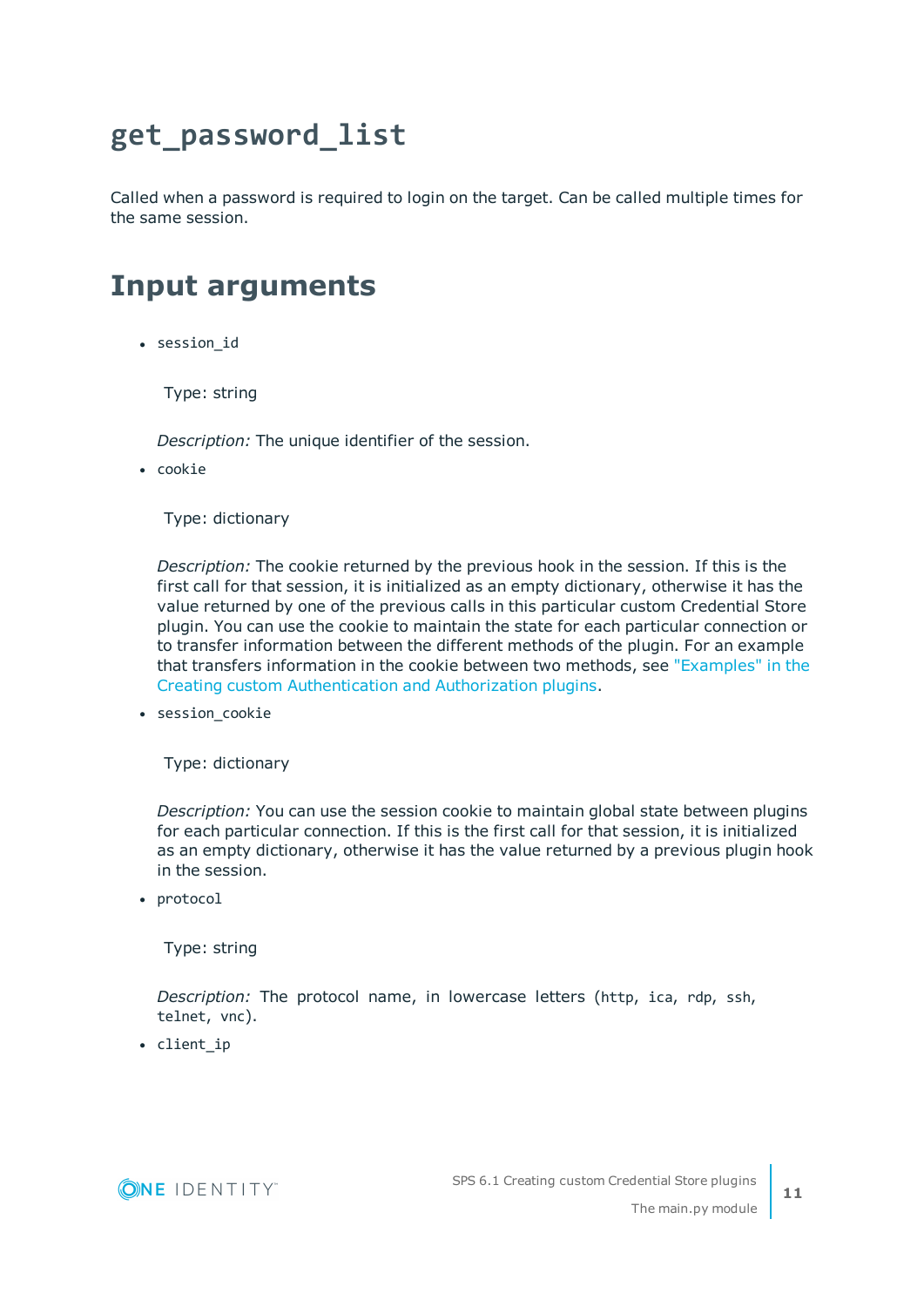Type: string

*Description:* A string containing the IP address of the client.

• gateway\_username

Type: string

• gateway\_password

Type: string

• gateway\_groups

Type: list

• gateway\_domain

string

• target\_username

string

• target\_host

string

• target\_port

Type: int

• target\_domain

Type: string

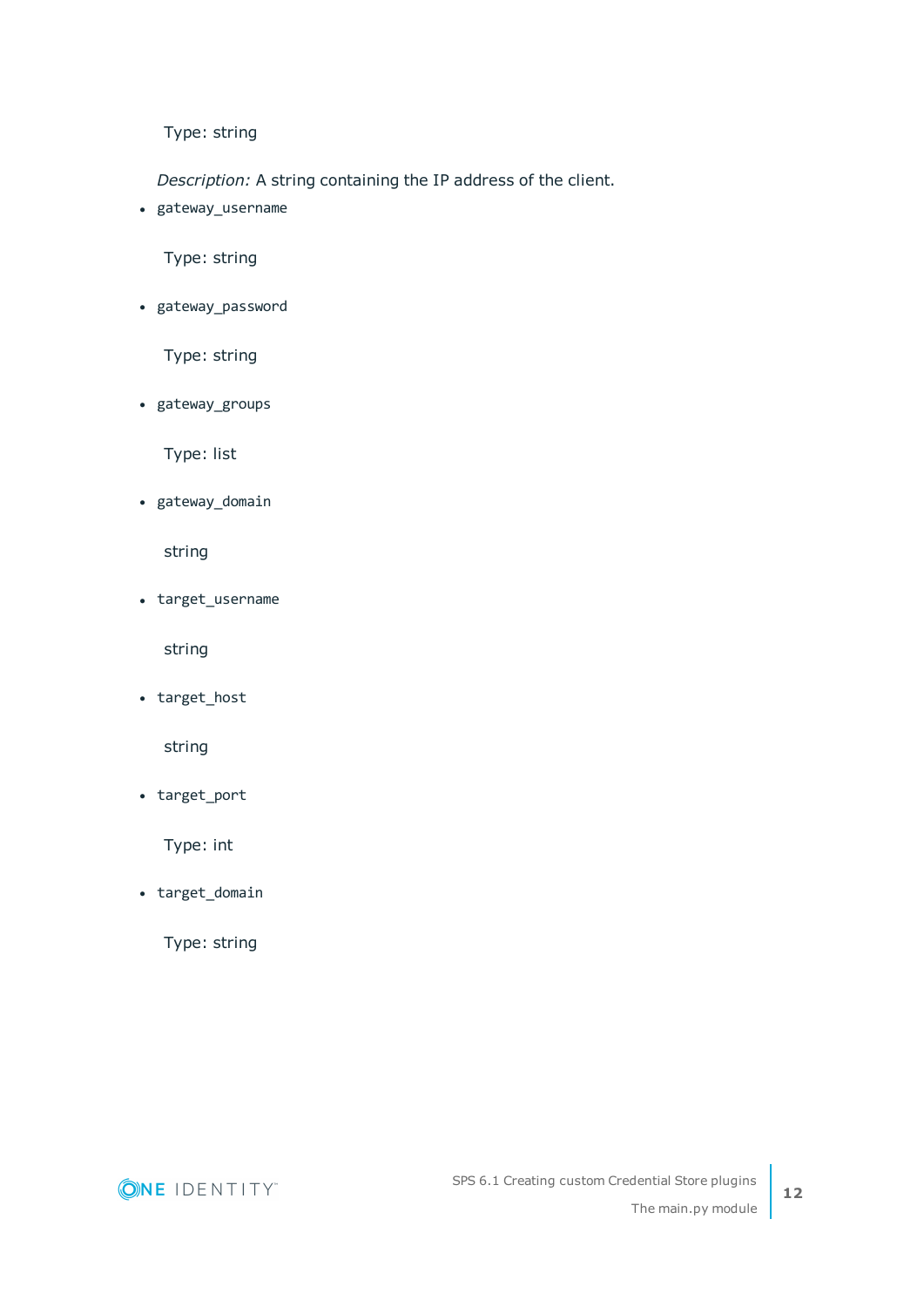### <span id="page-12-0"></span>**Returned values**

• cookie

Type: dictionary

Required: no

*Description:* The cookie returned by the previous hook in the session. If this is the first call for that session, it is initialized as an empty dictionary, otherwise it has the value returned by one of the previous calls in this particular custom Credential Store plugin. You can use the cookie to maintain the state for each particular connection or to transfer information between the different methods of the plugin. For an example that transfers information in the cookie between two methods, see ["Examples"](https://support.oneidentity.com/technical-documents/safeguard-for-privileged-sessions/6.1.0/creating-custom-authentication-and-authorization-plugins/the-main.py-module/examples/) in the Creating custom [Authentication](https://support.oneidentity.com/technical-documents/safeguard-for-privileged-sessions/6.1.0/creating-custom-authentication-and-authorization-plugins/the-main.py-module/examples/) and Authorization plugins.

• session cookie

Type: dictionary

Required: no

*Description:* You can use the session cookie to maintain global state between plugins for each particular connection. If this is the first call for that session, it is initialized as an empty dictionary, otherwise it has the value returned by a previous plugin hook in the session.

• passwords

Type: string list

Required: no

*Description:* If the plugin returns multiple passwords, SPS tries to use them to authenticate on the target server (in the order they are listed).

### <span id="page-12-1"></span>**get\_private\_key\_list**

Called when an SSH private key is required to login on the target. Can be called multiple times for the same session.

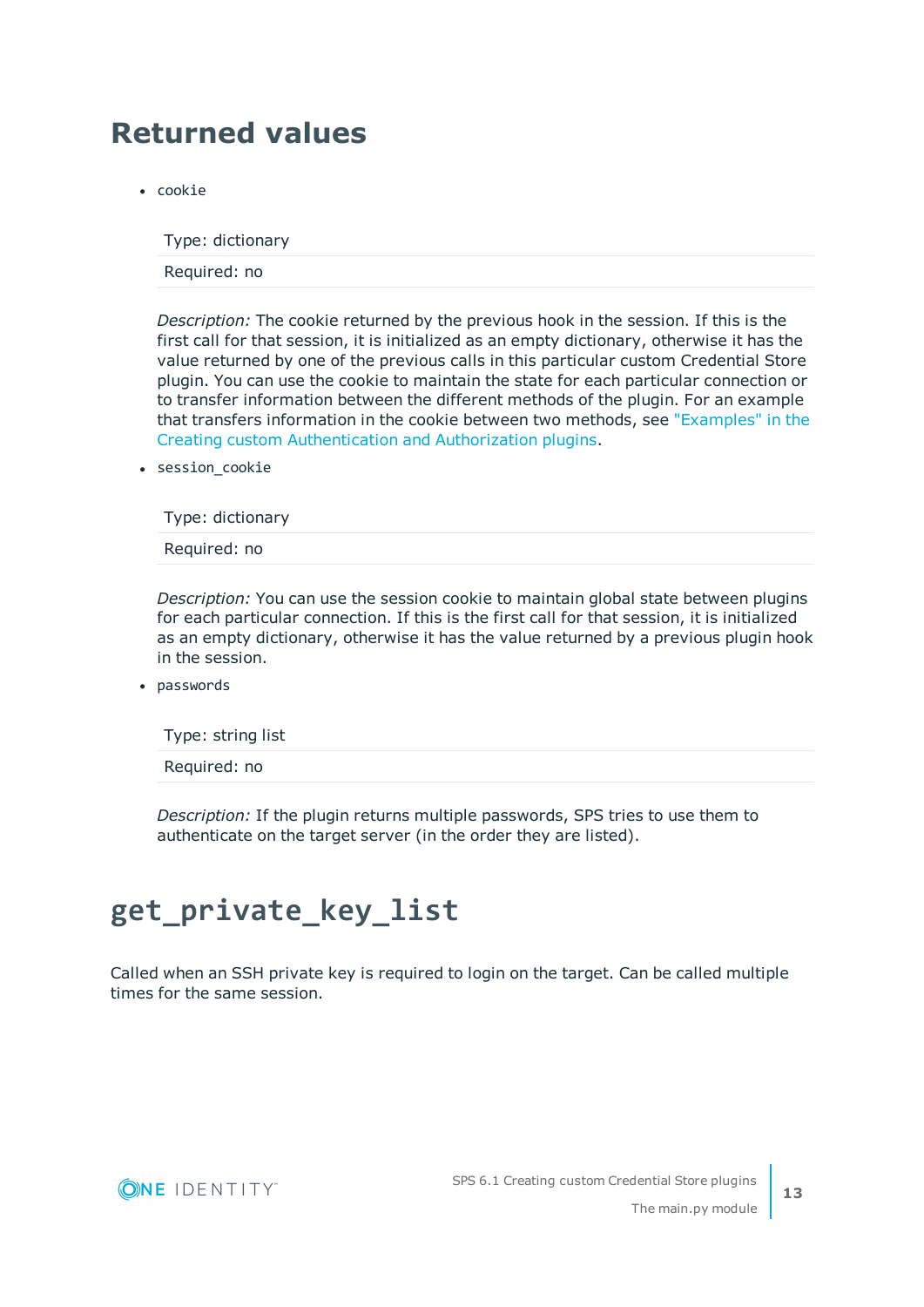### <span id="page-13-0"></span>**Input arguments**

• session id

Type: string

*Description:* The unique identifier of the session.

 $\cdot$  cookie

Type: dictionary

*Description:* The cookie returned by the previous hook in the session. If this is the first call for that session, it is initialized as an empty dictionary, otherwise it has the value returned by one of the previous calls in this particular custom Credential Store plugin. You can use the cookie to maintain the state for each particular connection or to transfer information between the different methods of the plugin. For an example that transfers information in the cookie between two methods, see ["Examples"](https://support.oneidentity.com/technical-documents/safeguard-for-privileged-sessions/6.1.0/creating-custom-authentication-and-authorization-plugins/the-main.py-module/examples/) in the Creating custom [Authentication](https://support.oneidentity.com/technical-documents/safeguard-for-privileged-sessions/6.1.0/creating-custom-authentication-and-authorization-plugins/the-main.py-module/examples/) and Authorization plugins.

• session cookie

Type: dictionary

*Description:* You can use the session cookie to maintain global state between plugins for each particular connection. If this is the first call for that session, it is initialized as an empty dictionary, otherwise it has the value returned by a previous plugin hook in the session.

• protocol

Type: string

*Description:* The protocol name, in lowercase letters (http, ica, rdp, ssh, telnet, vnc).

• client ip

Type: string

*Description:* A string containing the IP address of the client.

• gateway\_username

Type: string

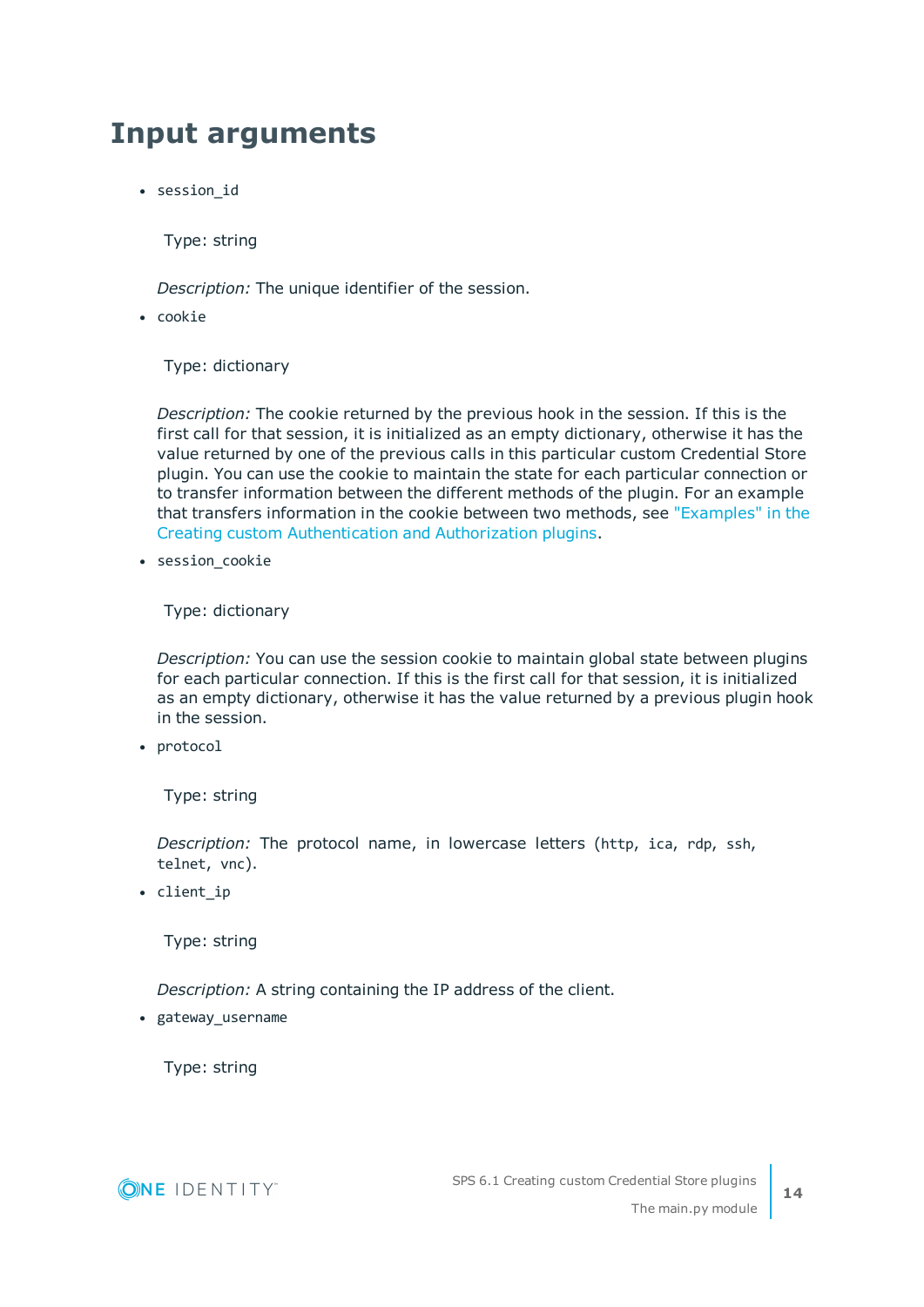• gateway\_password

Type: string

• gateway\_groups

Type: list

• gateway\_domain

Type: string

• target\_username

Type: string

• target\_host

Type: string

• target\_port

Type: int

• target\_domain

Type: string

### <span id="page-14-0"></span>**Returned values**

• cookie

Type: dictionary

Required: no

*Description:* The cookie returned by the previous hook in the session. If this is the first call for that session, it is initialized as an empty dictionary, otherwise it has the value returned by one of the previous calls in this particular custom Credential Store

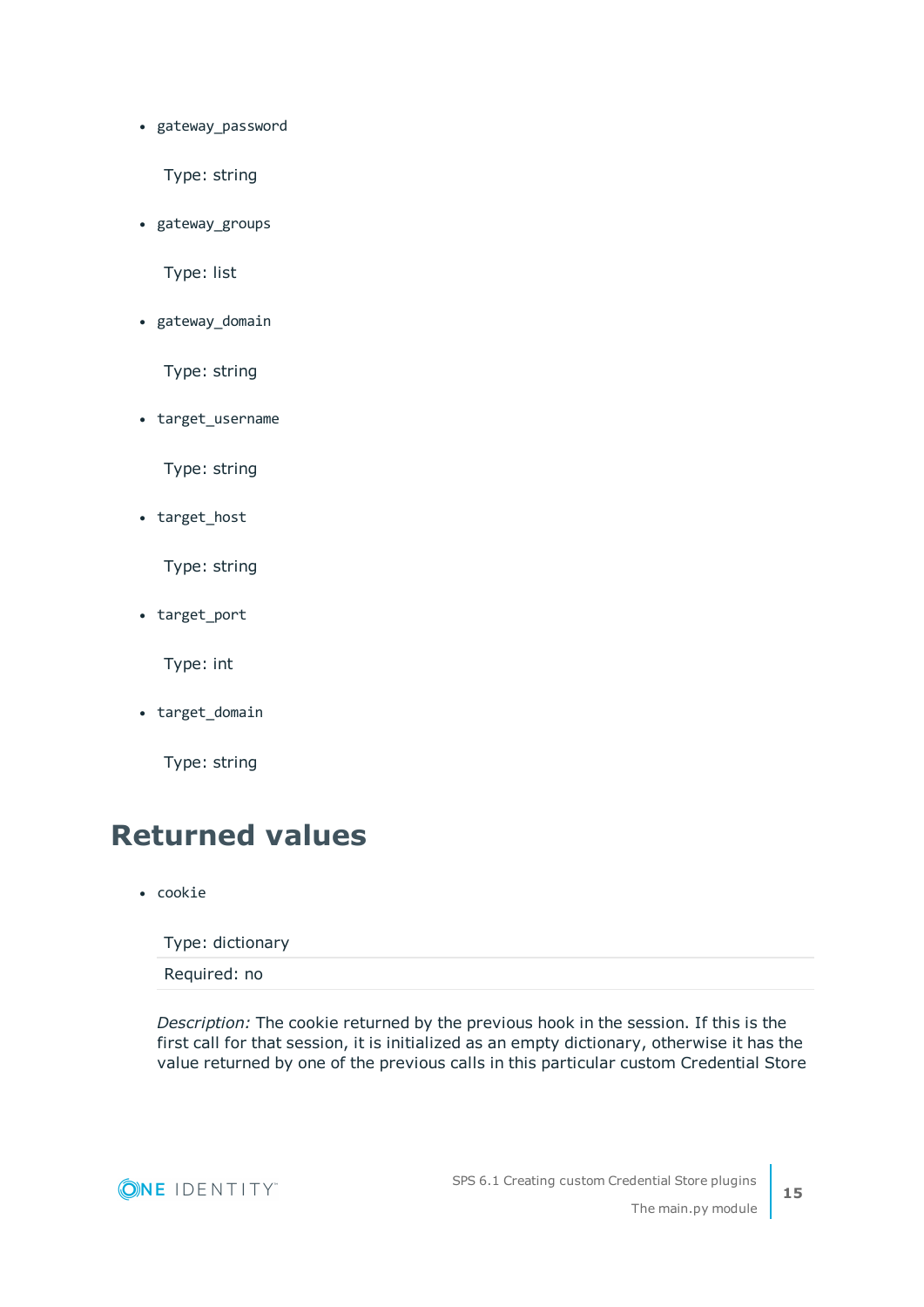plugin. You can use the cookie to maintain the state for each particular connection or to transfer information between the different methods of the plugin. For an example that transfers information in the cookie between two methods, see ["Examples"](https://support.oneidentity.com/technical-documents/safeguard-for-privileged-sessions/6.1.0/creating-custom-authentication-and-authorization-plugins/the-main.py-module/examples/) in the Creating custom [Authentication](https://support.oneidentity.com/technical-documents/safeguard-for-privileged-sessions/6.1.0/creating-custom-authentication-and-authorization-plugins/the-main.py-module/examples/) and Authorization plugins.

• session cookie

Type: dictionary

Required: no

*Description:* You can use the session cookie to maintain global state between plugins for each particular connection. If this is the first call for that session, it is initialized as an empty dictionary, otherwise it has the value returned by a previous plugin hook in the session.

• private keys

Type: tuple list

Required: no

*Description:* A list of (<key type>, <private key>) tuples. If the plugin returns multiple private keys, SPS tries to use them to authenticate on the target server (in the order they are listed).

The key type must be ssh-rsa or ssh-dss. The private key must be a well-formatted private key blob in PKCS#1 or PKCS#8 in PEM (RFC 1421) [format](https://tools.ietf.org/html/rfc1421), and must include the corresponding headers. The Base64-formatted part must correspond to the RFC: "To represent the encapsulated text of a PEM message, the encoding function's output is delimited into text lines (using local conventions), with each line except the last containing exactly 64 printable characters and the final line containing 64 or fewer printable characters."

X.509 certificates are not supported, only private keys are.

### <span id="page-15-0"></span>**authentication\_completed**

Called after a successful authentication attempt.

#### 6 TIP:

You can use this hook to check-in the password to the Credential Store (since the user will not need it anymore) or to trigger a password change for the host.

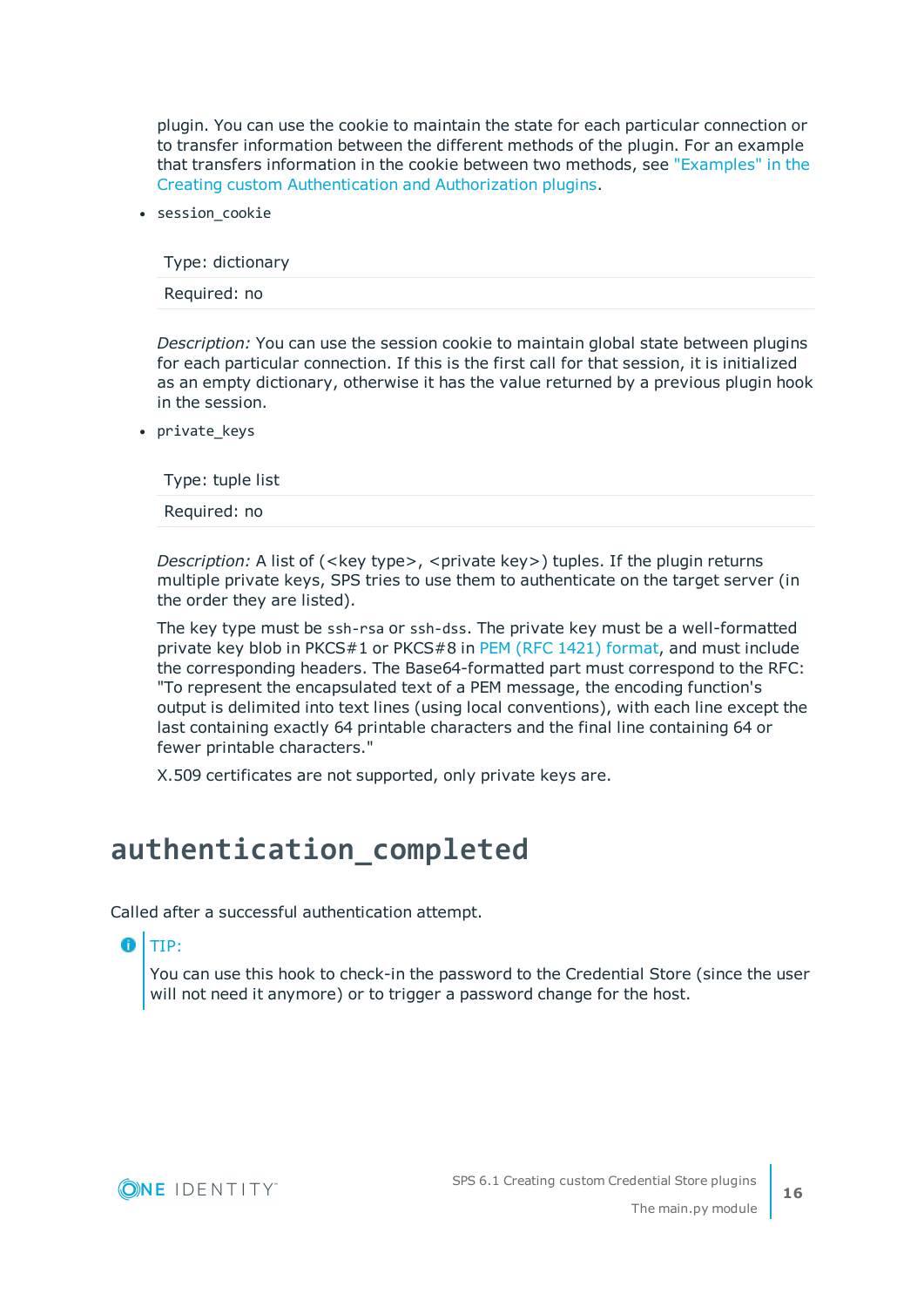### <span id="page-16-0"></span>**Input arguments**

• session id

Type: string

*Description:* The unique identifier of the session.

 $\cdot$  cookie

Type: dictionary

*Description:* The cookie returned by the previous hook in the session. If this is the first call for that session, it is initialized as an empty dictionary, otherwise it has the value returned by one of the previous calls in this particular custom Credential Store plugin. You can use the cookie to maintain the state for each particular connection or to transfer information between the different methods of the plugin. For an example that transfers information in the cookie between two methods, see ["Examples"](https://support.oneidentity.com/technical-documents/safeguard-for-privileged-sessions/6.1.0/creating-custom-authentication-and-authorization-plugins/the-main.py-module/examples/) in the Creating custom [Authentication](https://support.oneidentity.com/technical-documents/safeguard-for-privileged-sessions/6.1.0/creating-custom-authentication-and-authorization-plugins/the-main.py-module/examples/) and Authorization plugins.

• session cookie

Type: dictionary

*Description:* You can use the session cookie to maintain global state between plugins for each particular connection. If this is the first call for that session, it is initialized as an empty dictionary, otherwise it has the value returned by a previous plugin hook in the session.

### <span id="page-16-1"></span>**Returned values**

• cookie

Type: dictionary

Required: no

*Description:* The cookie returned by the previous hook in the session. If this is the first call for that session, it is initialized as an empty dictionary, otherwise it has the value returned by one of the previous calls in this particular custom Credential Store plugin. You can use the cookie to maintain the state for each particular connection or to transfer information between the different methods of the plugin. For an example



**17**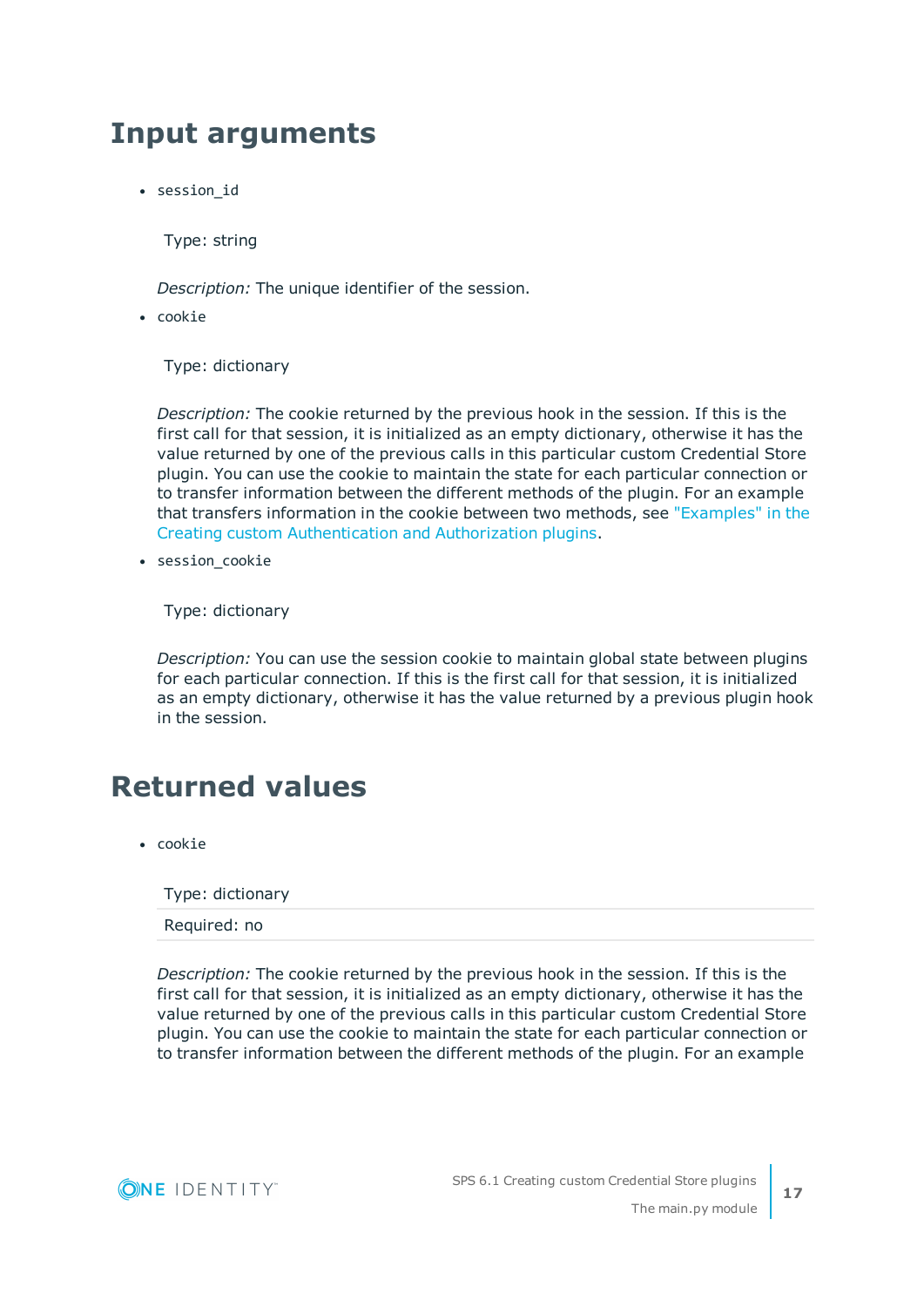that transfers information in the cookie between two methods, see ["Examples"](https://support.oneidentity.com/technical-documents/safeguard-for-privileged-sessions/6.1.0/creating-custom-authentication-and-authorization-plugins/the-main.py-module/examples/) in the Creating custom [Authentication](https://support.oneidentity.com/technical-documents/safeguard-for-privileged-sessions/6.1.0/creating-custom-authentication-and-authorization-plugins/the-main.py-module/examples/) and Authorization plugins.

• session cookie

Type: dictionary

Required: no

*Description:* You can use the session cookie to maintain global state between plugins for each particular connection. If this is the first call for that session, it is initialized as an empty dictionary, otherwise it has the value returned by a previous plugin hook in the session.

### <span id="page-17-0"></span>**session\_ended**

A session is the logical unit of user connections: it starts with logging in to the target, and ends when the connection ends. SPS executes the session id hook when the session is closed. It is called exactly once for the same session.

6 TIP:

> You can use this hook to send a log message related to the entire session or close the ticket related to the session if the plugin interacts with a ticketing system.

<span id="page-17-1"></span>You must implement the session ended method in the plugin.

### **Input arguments**

• session\_id

Type: string

*Description:* The unique identifier of the session.

• cookie

Type: dictionary

*Description:* The cookie returned by the previous hook in the session. If this is the first call for that session, it is initialized as an empty dictionary, otherwise it has the value returned by one of the previous calls in this particular custom Credential Store plugin. You can use the cookie to maintain the state for each particular connection or to transfer information between the different methods of the plugin. For an example

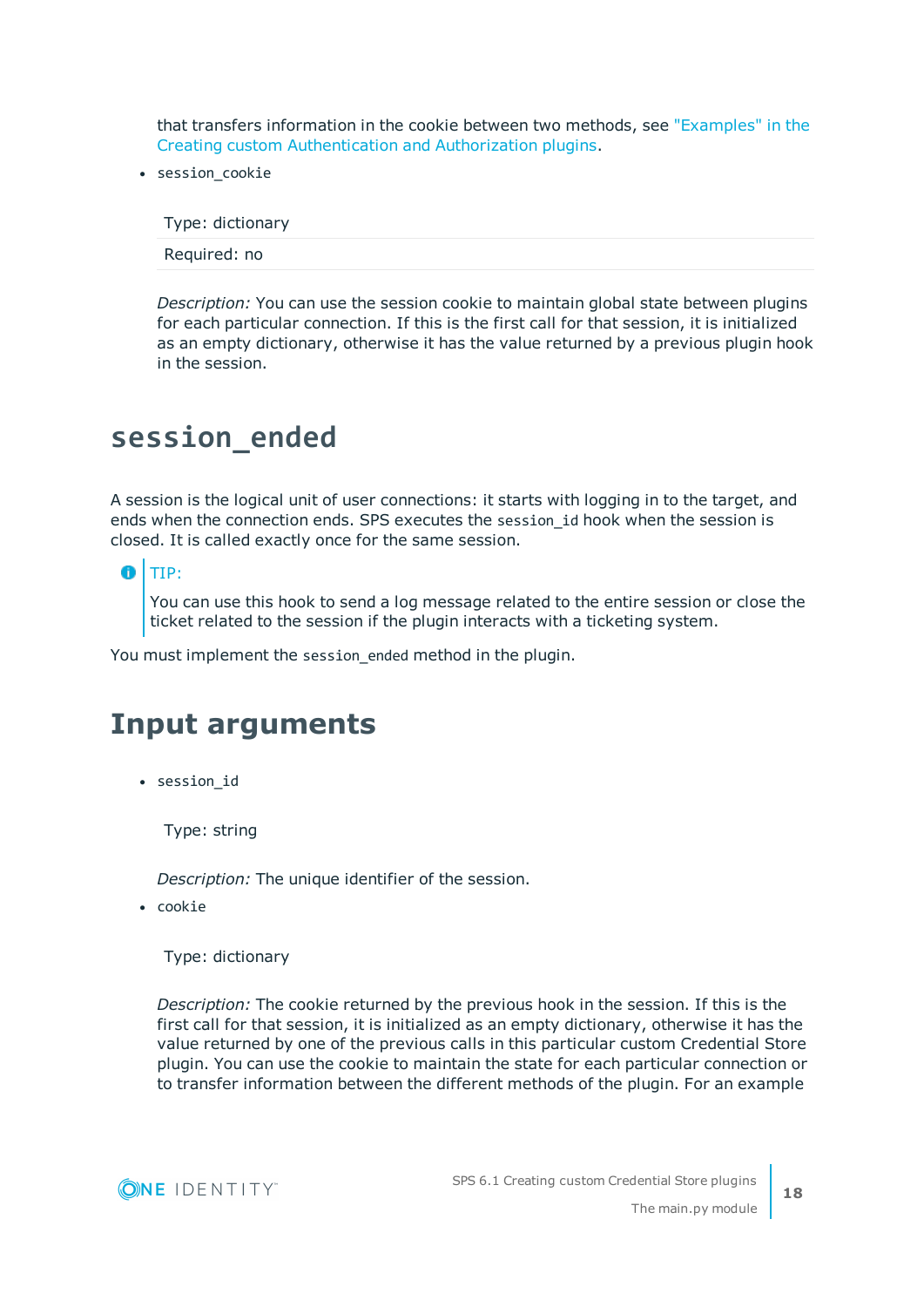that transfers information in the cookie between two methods, see ["Examples"](https://support.oneidentity.com/technical-documents/safeguard-for-privileged-sessions/6.1.0/creating-custom-authentication-and-authorization-plugins/the-main.py-module/examples/) in the Creating custom [Authentication](https://support.oneidentity.com/technical-documents/safeguard-for-privileged-sessions/6.1.0/creating-custom-authentication-and-authorization-plugins/the-main.py-module/examples/) and Authorization plugins.

• session cookie

Type: dictionary

*Description:* You can use the session cookie to maintain global state between plugins for each particular connection. If this is the first call for that session, it is initialized as an empty dictionary, otherwise it has the value returned by a previous plugin hook in the session.

### <span id="page-18-0"></span>**Returned values**

<span id="page-18-1"></span>This hook does not return values.

### **session\_ended example**

The following example formats every information received in the cookie into key-value pairs and prints a log message that includes this information.

#### **Key-value pairs in log message**

```
def session_ended(self, session_id, session_cookie, cookie):
   session_details = ','.join([
        '\{0\}=\{1\}'.format(key, cookie[key])
       for key in sorted(cookie.keys())
    ])
   print("Session ended; session_id='{0}', session_details='{1}'".
        format(session_id, session_details))
```
### <span id="page-18-2"></span>**Plugin modification examples**

The following example shows a simple plugin that can return both passwords and private keys based on usernames:

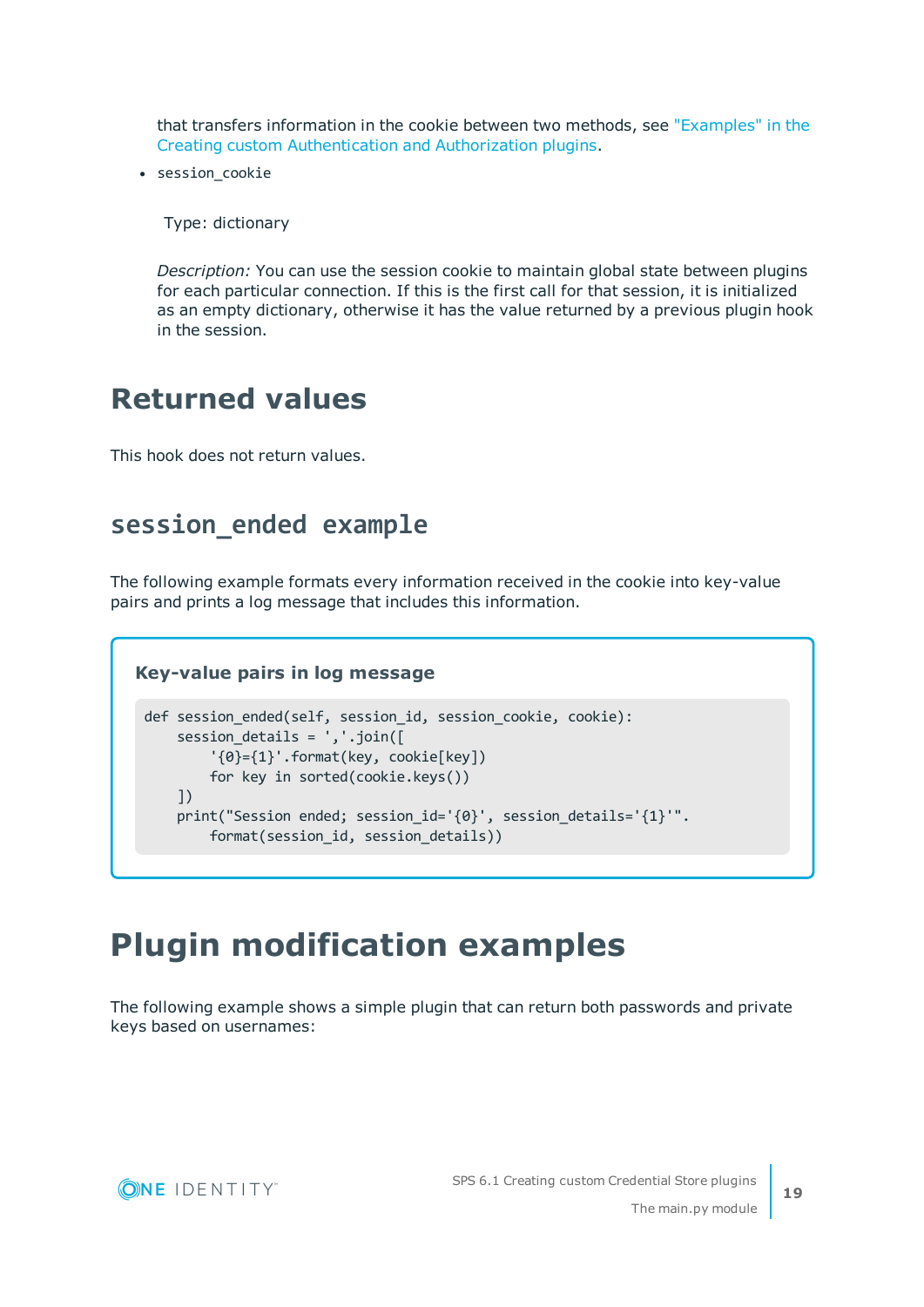#### **Example: return passwords and username-based private keys**

```
class Plugin(object):
   passdb = f"user": ["password"],
   }
   privkeydb = {
        "user1": [('ssh-rsa', """
-----BEGIN RSA PRIVATE KEY-----
```

```
ISNFNFIASNFIANSFINSDIIISLLERfEJW++SppInNHlL89wTymILaxgln7FfQ2vr6
aBHymY/+Xwf08GiuLg2hFmfLNGZlJNnF9YB4+3o7MfjPDZJR1ne8Vr9hkte/SuK2
OhZbAeWbxHLsdOv0+ZCm7h5/nEM1gj4va+uKgpShVbxqEH7RglyUDvKUgQ7KwUZE
GW+RPApnXFN3OVjFdAqOpzeayH0kA52A3W/ske81JFGEHvfP54EePJx1qncJAX1z
jFPllYjPlMSLujbH7sabL0+LbnZDfMxOw2NXwnaKPgVlJ7I7YQDE11NLhiWbC2f1
pTLIerTOG9lovC3caa7TaIRs8VfZLjjNXWnS5wIDAQABAoIBAB6HLgz5eXIFT+ai
ISNFNFIASNFIANSFINSDIIISLLERfEJW++SppInNHlL89wTymILaxgln7FfQ2vr6
QScd2MYvJ9dIdumxbk5dK7+5I3fGHroXTRgUF6AIKI2FCsnQtDyTY1mjZ99+dGjH
AjOKnIbKPuaj+Mpx3dLhlhDgi+DncGSizhOtb3jK1tq++YLoA7W/7n9av5Ybz8c0
iqF0WUwcd6KYphuL9583OPP6Gv33Br4jP729EkqXnJa8PcniX8y3ZlFcVmxOGqnL
ISNFNFIASNFIANSFINSDIIISLLERfEJW++SppInNHlL89wTymILaxgln7FfQ2vr6
UumxiQECgYEA9yPcGBo/R/2IyjyKBXjYcd/1u0kYZRWvloahjNoWQjs/EHvbBMlM
xmtowOHbbEg4BgymPmVR8Ux24B3XJR6SbAPMF15wJ7oD1WwG8djQSw0RrbuPgP4s
OJnRpCn4blpa15n5qUF8wCwnEJow+UUaYY1znMlmAyeWjaK1VHV7tEUCgYEA8MH1
guHR+hHyZcLTT2+QTuL2Pu2MrwLhXNz5hPcCRH72dKBdfrvpRwLKj3XJKBK4r4gN
hByiT2sJKCNks4LkyOlWQtd0khRuan/xkliH7a6Fcx+d5odQsZrRbrjpsUQFlnTB
AFv6kSnhAtmJVDalYWfPSQCuE0nwB9TaDU6UGzsCgYAItvwA4ZQPrtIPB5l6XeuM
ISNFNFIASNFIANSFINSDIIISLLERfEJW++SppInNHlL89wTymILaxgln7FfQ2vr6
QDIHNO5RiE6wTPHlv1aA/wH7lVyXGN9oU4w/9Lbs9US0y5oxLL0Abc4m2LkXYSdv
ISNFNFIASNFIANSFINSDIIISLLERfEJW++SppInNHlL89wTymILaxgln7FfQ2vr6
FykNgS4dhrCG3NmpP4zQbKnS+VDQrLJ/qbSG59Ida8nIs74yanQX17EPuzqD/iJT
LoahB2128G7BiEfcIpFVCgI0OqikYQkM4oOQD3sUw8ySfi/rZMxGtT34uf7398FH
bBRnAoGBANRNw9oTcSh/ScLNqhB1pld81UX8jf+4+9hj9U+gpQCkujVxTs7xil8R
ISNFNFIASNFIANSFINSDIIISLLERfEJW++SppInNHlL89wTymILaxgln7FfQ2vr6
31nME0D1kojABIMeW8cITVHx4PD7I8jp+3sIPRXzCr8bfTzGSOAA
-----END RSA PRIVATE KEY-----
""")],
   }
   def get_private_key_list(self, session_id, cookie, protocol, client_ip,
                            gateway username, gateway password,
                            target_username, target_host, target_port,
                            target_domain=None, gateway_domain=None,
                            gateway_groups=None):
        keylist = []if target_username in self.privkeydb:
            keylist = self.privkeydb[target_username]
```
**ONE IDENTITY**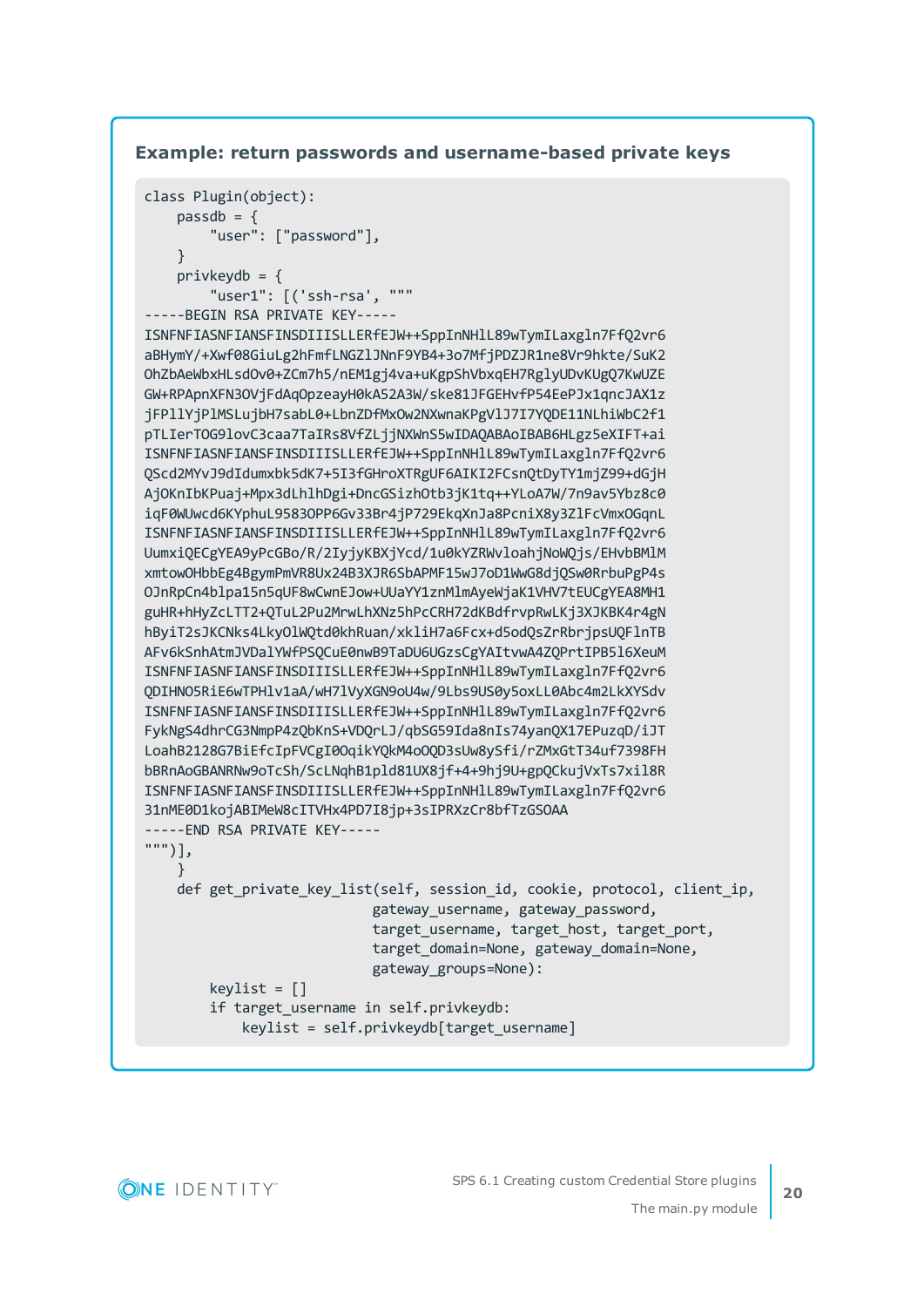```
print "Retrieved private keys;"
        print keylist
    else:
        print "User not found;"
    return {
        "private_keys": keylist,
    }
def get password list(self, session id, cookie, protocol, client ip,
                    gateway username, gateway password,
                    target username, target host, target port,
                    target domain=None, gateway domain=None
                    gateway_groups=None):
    pwlist = []if target username in self.passdb:
        pwlist = self.passdb[target_username]
        print "Retrieved passwords;"
    else:
        print "User not found;"
    return {
        "passwords": pwlist,
    }
def authentication completed(self, session id, cookie):
    return None
   def session ended(self, session id, cookie):
        return None
```
The following example demonstrates how the predefined hooks can be enhanced with additional logic:

#### **Example: enhance predefined hooks**

```
import inspect
class Plugin(object):
   passdb = {"joe": ["joespw1", "joespw2", ],
        "jack": ["jackspw", ],
   }
   def get_password_list(self, session_id, cookie, protocol, client_ip,
                        gateway_username, gateway_password,
                        target_username, target_host, target_port,
```
**ONE IDENTITY**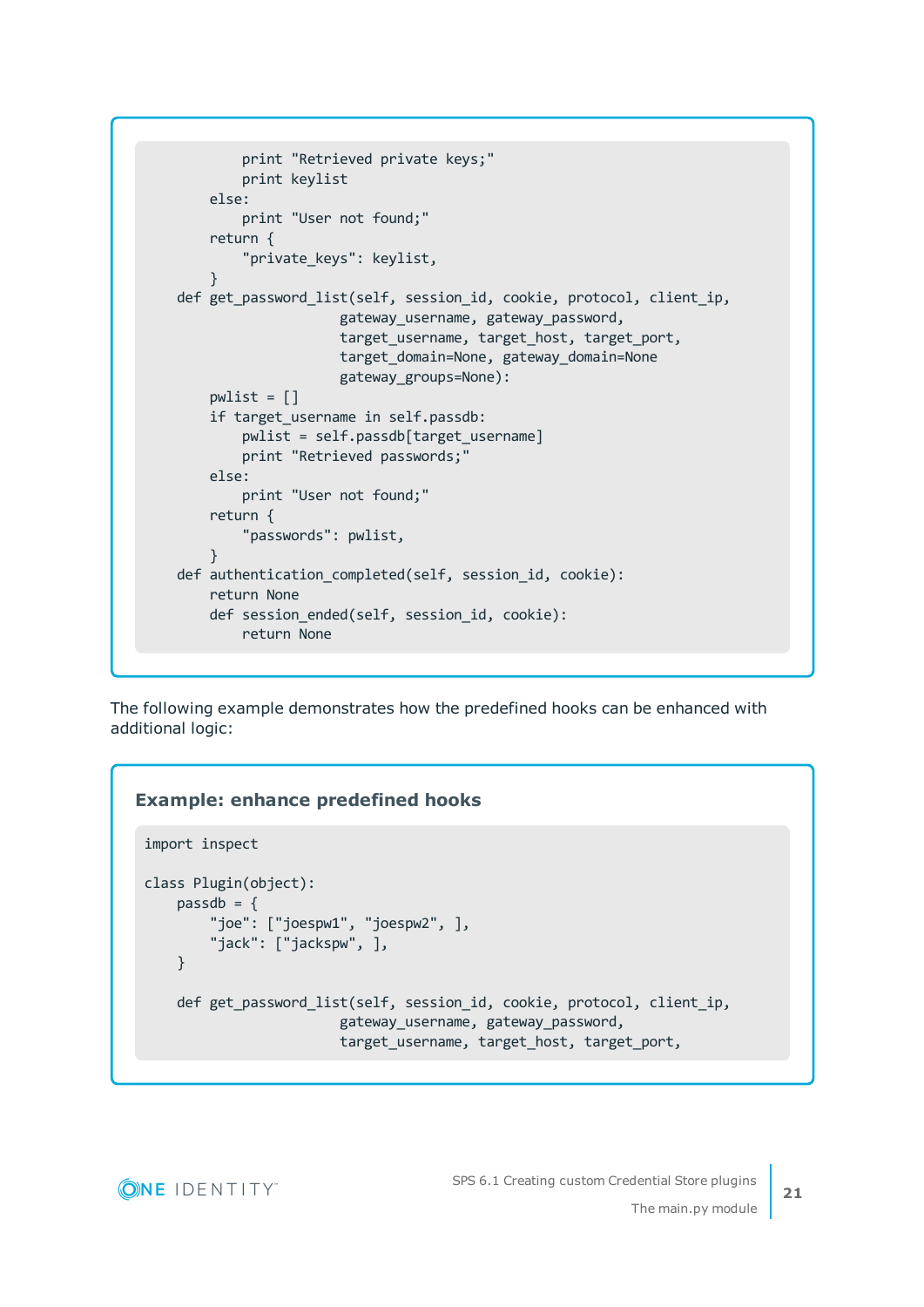```
target_domain=None, gateway_domain=None, gateway_
groups=None):
       # Discard "None" parameters, log all other returned parameters
       args = list(inspect.getargvalues(inspect.currentframe()).args)
       logkws = ["{arg}='{value}'".format(arg=arg, value=locals()[arg])
       for arg in args if arg != 'self' and locals()[arg] is not None]
        if "call_count" in cookie:
           call count = cookie["call count"]
       else:
           call count = 0logkws.append("call_count='{0}'".format(call_count))
       print ("Retrieving passwords, non-null parameters follow; " + ',
'.join(logkws))
       # Return the password list for the user
       pwlist = []if target username in self.passdb:
            pwlist = self.passdb[target_username]
           print "Retrieved passwords;"
       else:
            print "User not found;"
        return {
            "passwords": pwlist,
            "cookie": {"call_count": call_count + 1}
       }
   def authentication_completed(self, session_id, cookie):
        call_count = cookie["call_count"] if "call_count" in cookie else None
        print ("Received notification about completed authentication; "
            "call_count='{call_count}'").format(call_count=call_count)
        return None
   def session ended(self, session id, cookie):
       call_count = cookie["call_count"] if "call_count" in cookie else None
        print ("Received notification about session end; "
            "call_count='{call_count}'").format(call_count=call_count)
        return None
```


**22**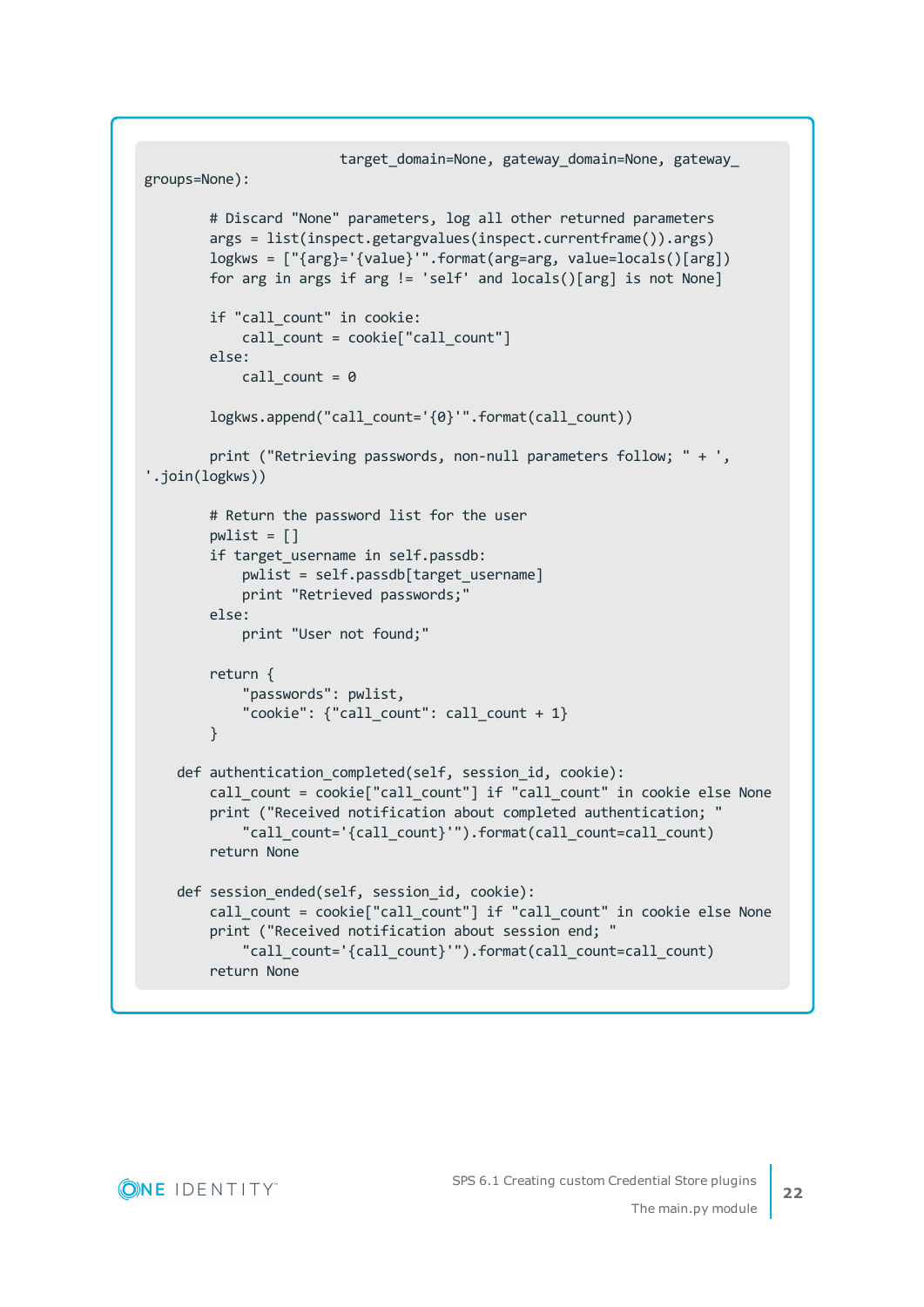# <span id="page-22-0"></span>**The sample configuration file (default.cfg)**

Your plugin .zip file may contain an optional default.cfg sample configuration file. This file serves to provide an example configuration that you can use as a basis for customization if you wish to adapt the plugin to your site's needs.

The only prerequisites for this file are as follows:

- It must be a UTF-8 encoded text file.
- The size of the file must not exceed 10 KiB.

Other than these prerequisites, the contents of the file are not restricted in any way.

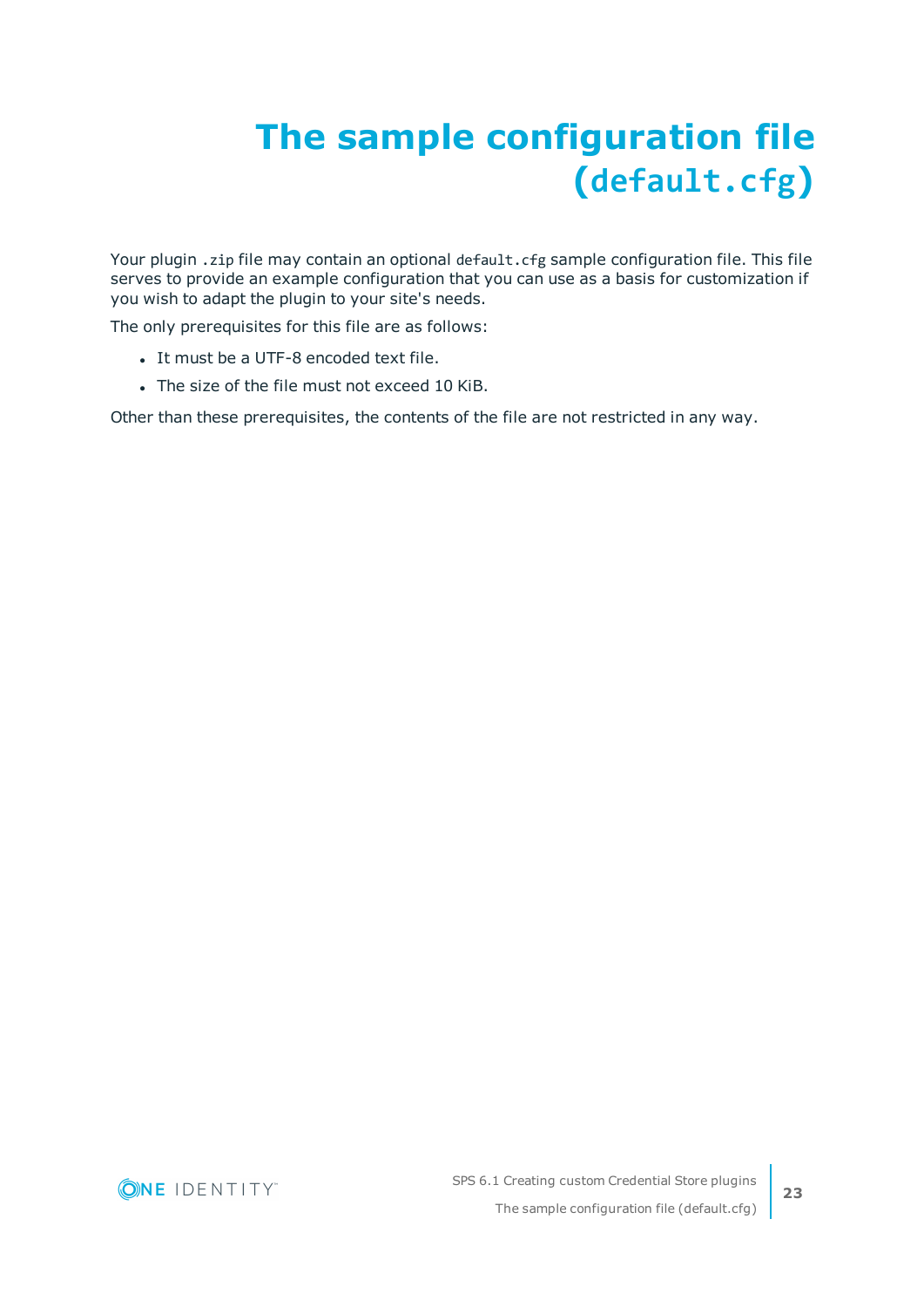## **Plugin troubleshooting**

<span id="page-23-0"></span>On the default log level, One Identity Safeguard for Privileged Sessions (SPS) logs everything that the plugin writes to stdout and stderr. Log message lines are prefixed with the session ID of the proxy, which makes it easier to find correlating messages.

To transfer information between the methods of a plugin (for example, to include data in a log message when the session is closed), you can use a cookie.

If an error occurs while executing the plugin, SPS automatically terminates the session.

#### **O** NOTE:

This error is not visible in the verdict of the session. To find out why the session was terminated, you have to check the logs.